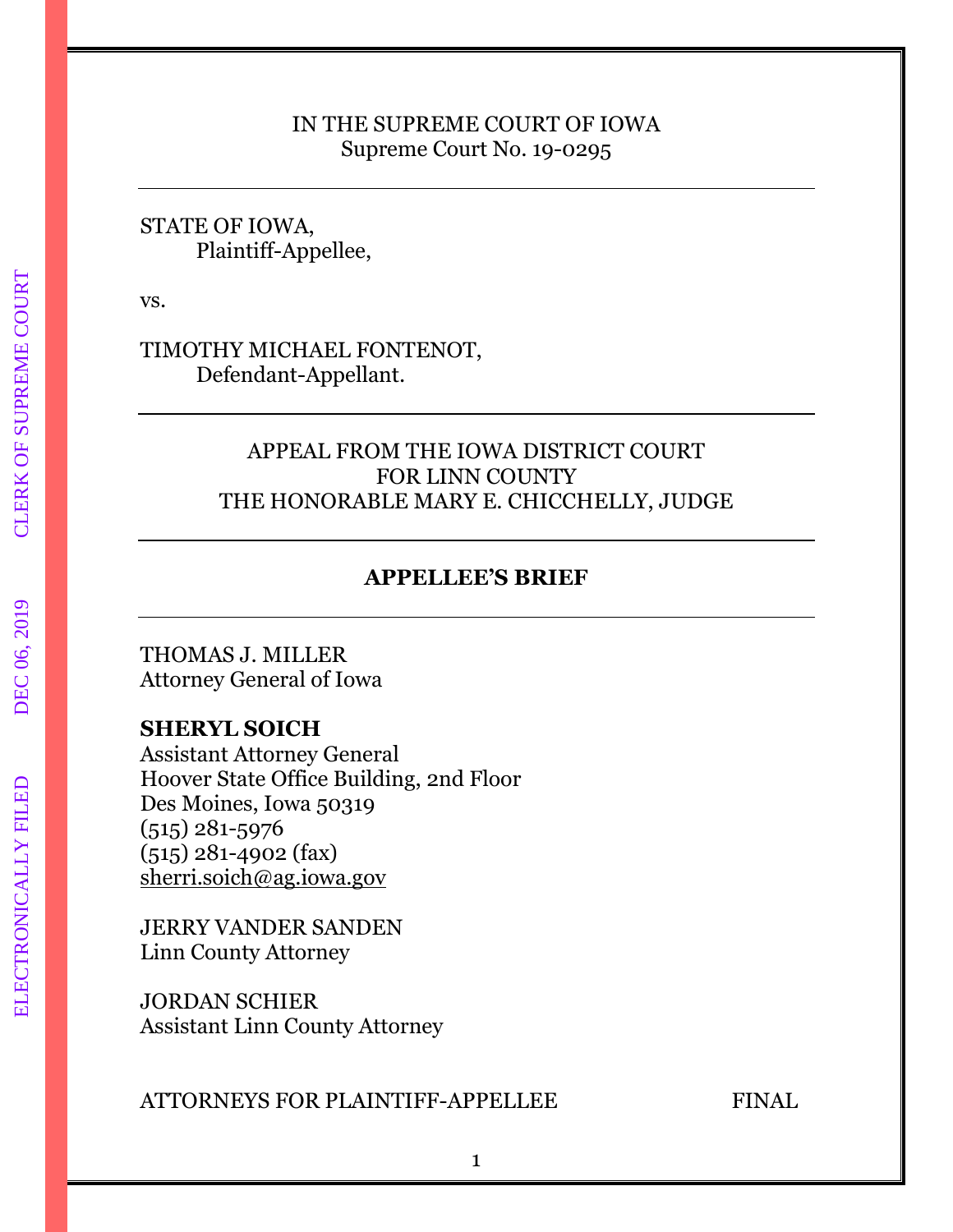# **TABLE OF CONTENTS**

| STATEMENT OF THE ISSUE PRESENTED FOR REVIEW  5                                                                                                                                                                                                                             |
|----------------------------------------------------------------------------------------------------------------------------------------------------------------------------------------------------------------------------------------------------------------------------|
|                                                                                                                                                                                                                                                                            |
|                                                                                                                                                                                                                                                                            |
|                                                                                                                                                                                                                                                                            |
| I. The Trial Court Correctly Admitted H.N.'s Child<br>Protection Center Interview Under State v. Rojas, 524<br>N.W.2d 659, 663 (Iowa 1994) and the Residual<br><b>Exception to the Rule Against Hearsay, As Well As</b><br>Under Iowa Rule of Evidence 5.801(d)(1)(b) As a |
| <i>State v. Rojas</i> and the Residual Exception to the Rule<br>A.                                                                                                                                                                                                         |
| 1.                                                                                                                                                                                                                                                                         |
| 2.                                                                                                                                                                                                                                                                         |
| 3.                                                                                                                                                                                                                                                                         |
| 4.                                                                                                                                                                                                                                                                         |
| 5.                                                                                                                                                                                                                                                                         |
| <b>B.</b>                                                                                                                                                                                                                                                                  |
| $C_{\cdot}$                                                                                                                                                                                                                                                                |
|                                                                                                                                                                                                                                                                            |
|                                                                                                                                                                                                                                                                            |
|                                                                                                                                                                                                                                                                            |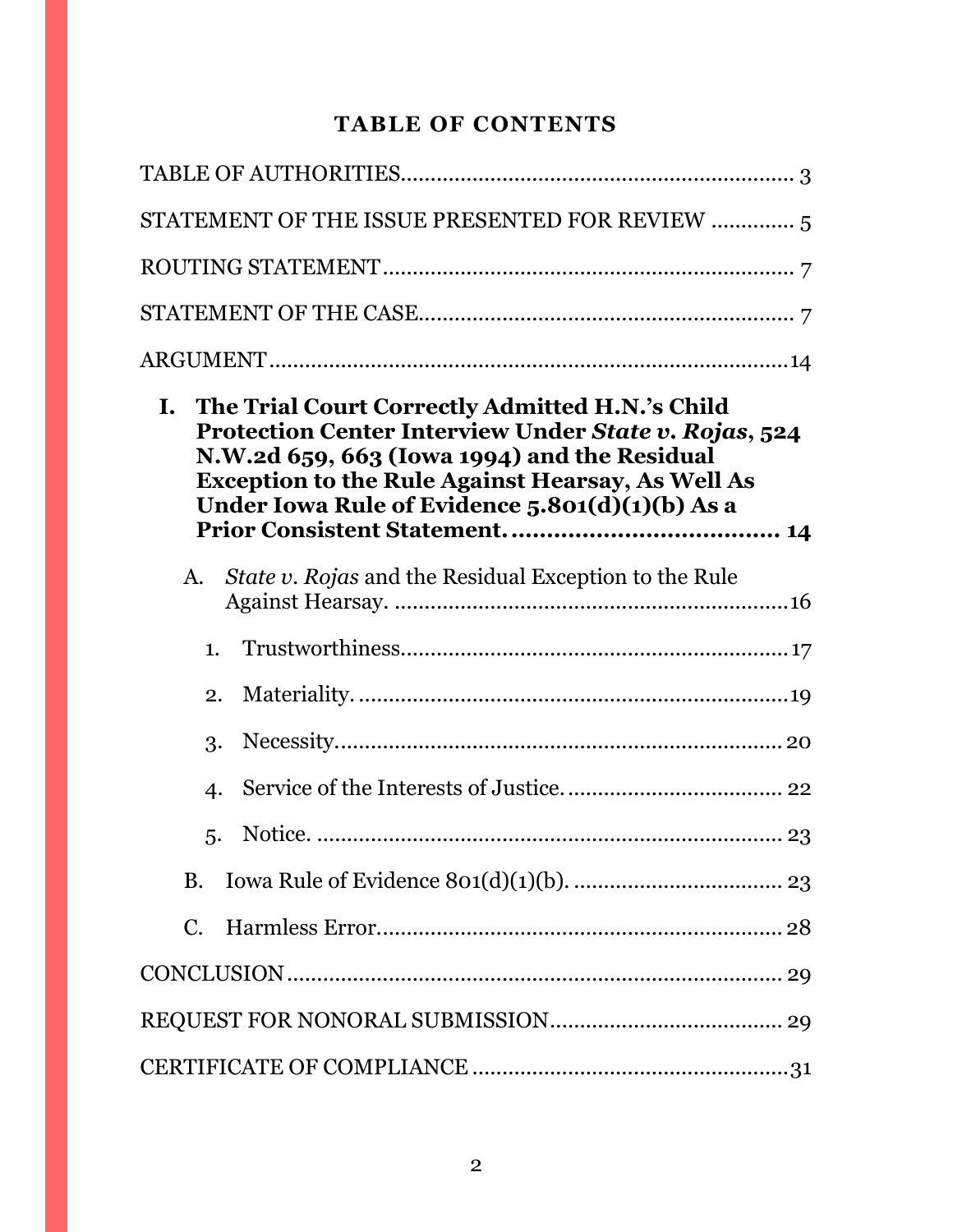# **TABLE OF AUTHORITIES**

# <span id="page-2-0"></span>**Federal Cases**

| <b>State Cases</b>                                           |
|--------------------------------------------------------------|
| <i>In re A.J.S.</i> , No. 03-1675, 2004 WL 796185            |
|                                                              |
| Pride v. Interstate Bus. Men's Acc. Ass'n of Des Moines,     |
| State v. Cagle, No. 17-1663, 2019 WL 1936271                 |
|                                                              |
|                                                              |
| State v. Green, No. 04-0339, 2005 WL 1629993                 |
| State v. Hopwood, No. 13-1479, 2015 WL 6509746               |
| State v. Johnson, 539 N.W.2d 160 (Iowa 1995)  24, 25, 26     |
|                                                              |
|                                                              |
| State v. Neitzel, 801 N.W.2d 612 (Iowa Ct. App. 2011) 16, 20 |
| <i>State v. Olds, No.</i> 14-0825, 2015 WL 6510298           |
| State v. Pantaleon, No. 15-0129, 2016 WL 740448              |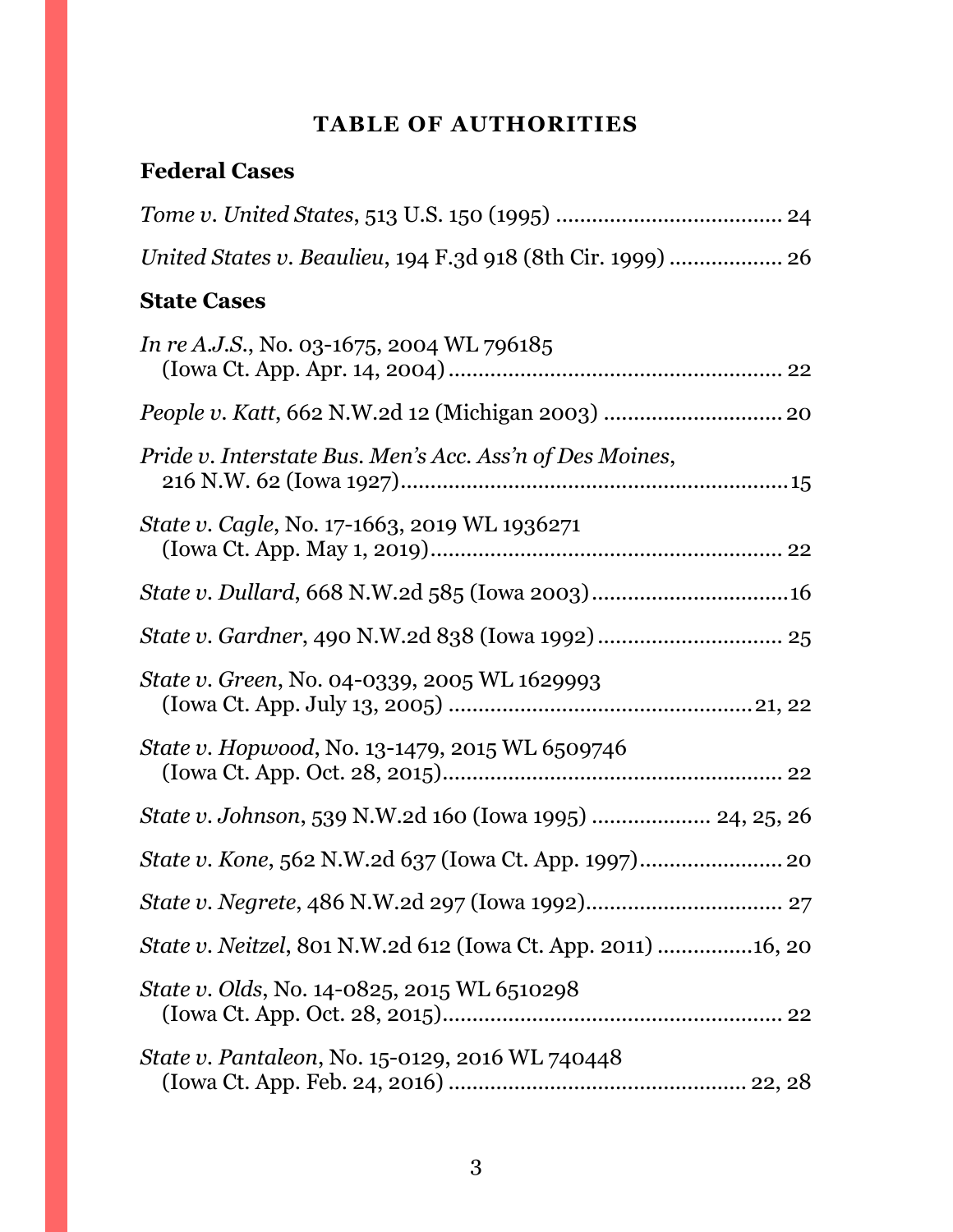<span id="page-3-0"></span>

| State v. Rojas, 524 N.W.2d 659 (Iowa 1994) 14, 16, 17, 18, 19, 20, 22 |  |
|-----------------------------------------------------------------------|--|
|                                                                       |  |
|                                                                       |  |
|                                                                       |  |
| State v. Williams, 305 N.W.2d 428 (Iowa 1981) 15                      |  |

# **State Statute/Rules**

# **Other Authorities**

| Laurie Kratky Doré, 7 Iowa Practice Series, |  |  |
|---------------------------------------------|--|--|
|                                             |  |  |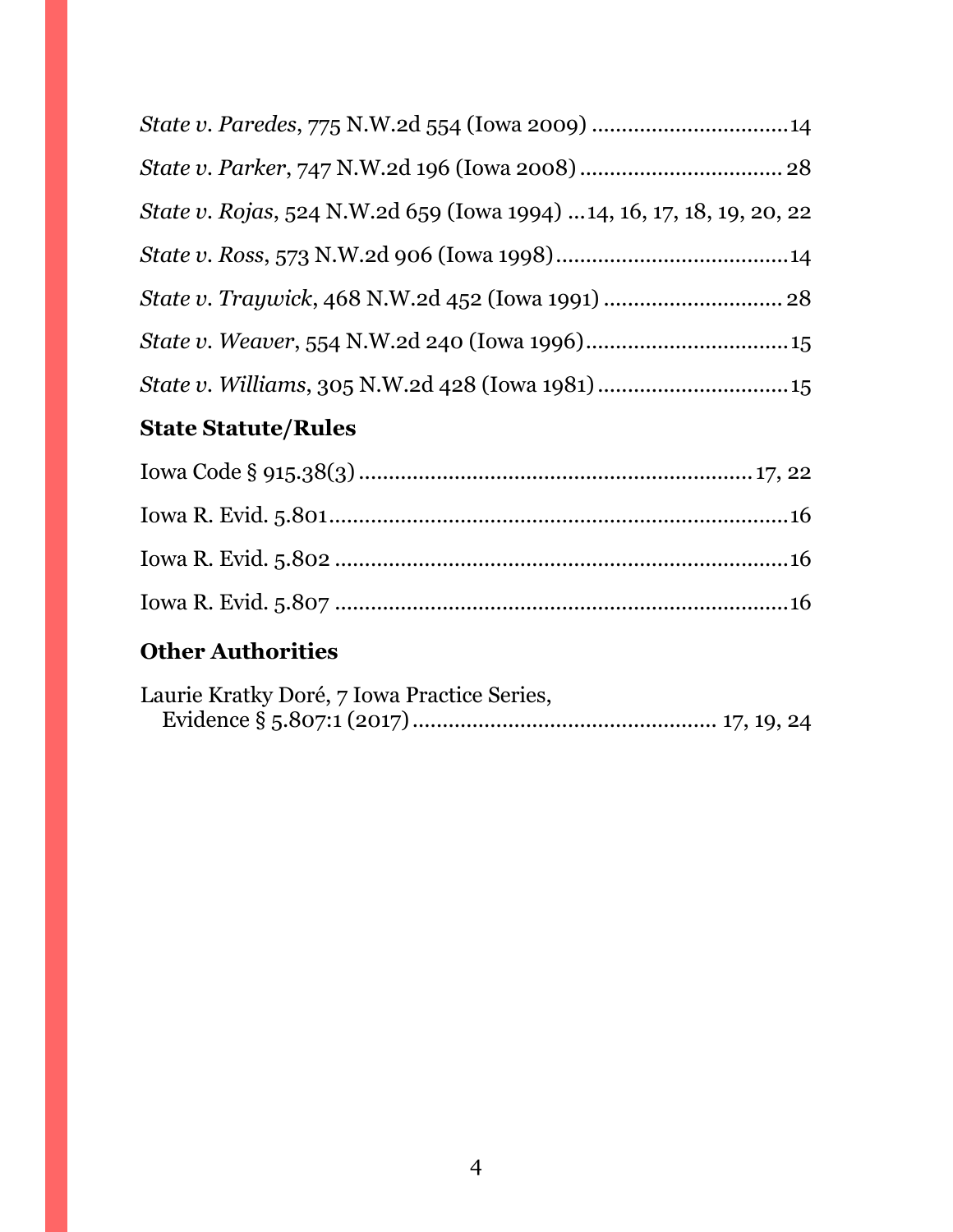#### **STATEMENT OF THE ISSUE PRESENTED FOR REVIEW**

**I. The Trial Court Correctly Admitted H.N.'s Child Protection Center Interview Under** *State v. Rojas***, 524 N.W.2d 659, 663 (Iowa 1994) and the Residual Exception to the Rule Against Hearsay, As Well As Under Iowa Rule of Evidence 5.801(d)(1)(b) As a Prior Consistent Statement.**

#### Authorities

*Tome v. United States*, 513 U.S. 150 (1995) *United States v. Beaulieu*, 194 F.3d 918 (8th Cir. 1999) *In re A.J.S.*, No. 03-1675, 2004 WL 796185 (Iowa Ct. App. Apr. 14, 2004) *People v. Katt*, 662 N.W.2d 12 (Michigan 2003) *Pride v. Interstate Bus. Men's Acc. Ass'n of Des Moines*, 216 N.W. 62 (Iowa 1927) *State v. Cagle*, No. 17-1663, 2019 WL 1936271 (Iowa Ct. App. May 1, 2019) *State v. Dullard*, 668 N.W.2d 585 (Iowa 2003) *State v. Gardner*, 490 N.W.2d 838 (Iowa 1992) *State v. Green*, No. 04-0339, 2005 WL 1629993 (Iowa Ct. App. July 13, 2005) *State v. Hopwood*, No. 13-1479, 2015 WL 6509746 (Iowa Ct. App. Oct. 28, 2015) *State v. Johnson*, 539 N.W.2d 160 (Iowa 1995) *State v. Kone*, 562 N.W.2d 637 (Iowa Ct. App. 1997) *State v. Negrete*, 486 N.W.2d 297 (Iowa 1992) *State v. Neitzel*, 801 N.W.2d 612 (Iowa Ct. App. 2011) *State v. Olds*, No. 14-0825, 2015 WL 6510298 (Iowa Ct. App. Oct. 28, 2015) *State v. Pantaleon*, No. 15-0129, 2016 WL 740448 (Iowa Ct. App. Feb. 24, 2016) *State v. Paredes*, 775 N.W.2d 554 (Iowa 2009) *State v. Parker*, 747 N.W.2d 196 (Iowa 2008) *State v. Rojas*, 524 N.W.2d 659 (Iowa 1994) *State v. Ross*, 573 N.W.2d 906 (Iowa 1998) *State v. Traywick*, 468 N.W.2d 452 (Iowa 1991) *State v. Weaver*, 554 N.W.2d 240 (Iowa 1996)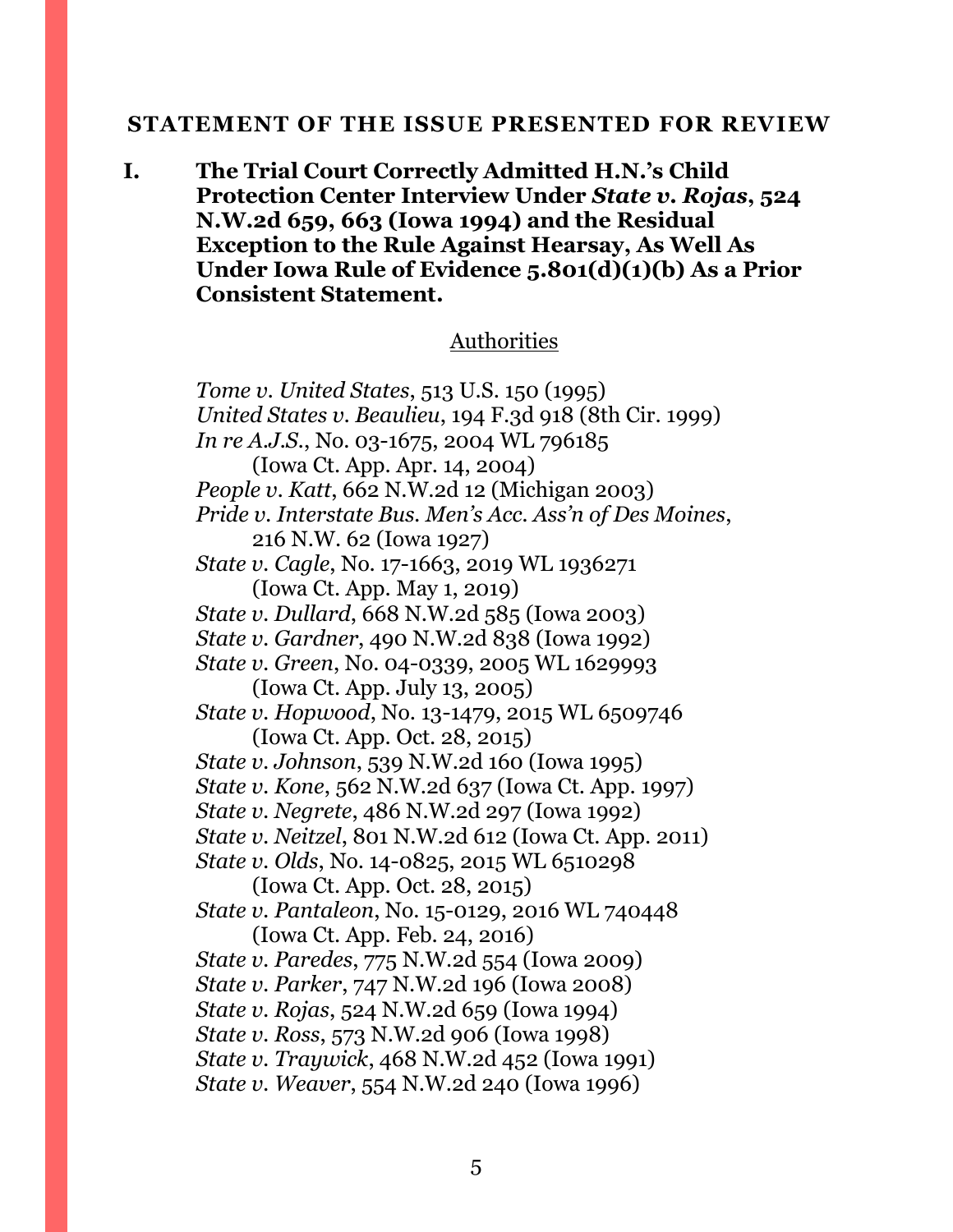*State v. Williams*, 305 N.W.2d 428 (Iowa 1981) Iowa Code § 915.38(3) Iowa R. Evid. 5.801 Iowa R. Evid. 5.802 Iowa R. Evid. 5.807 Laurie Kratky Doré, 7 Iowa Practice Series, Evidence § 5.807:1 (2017)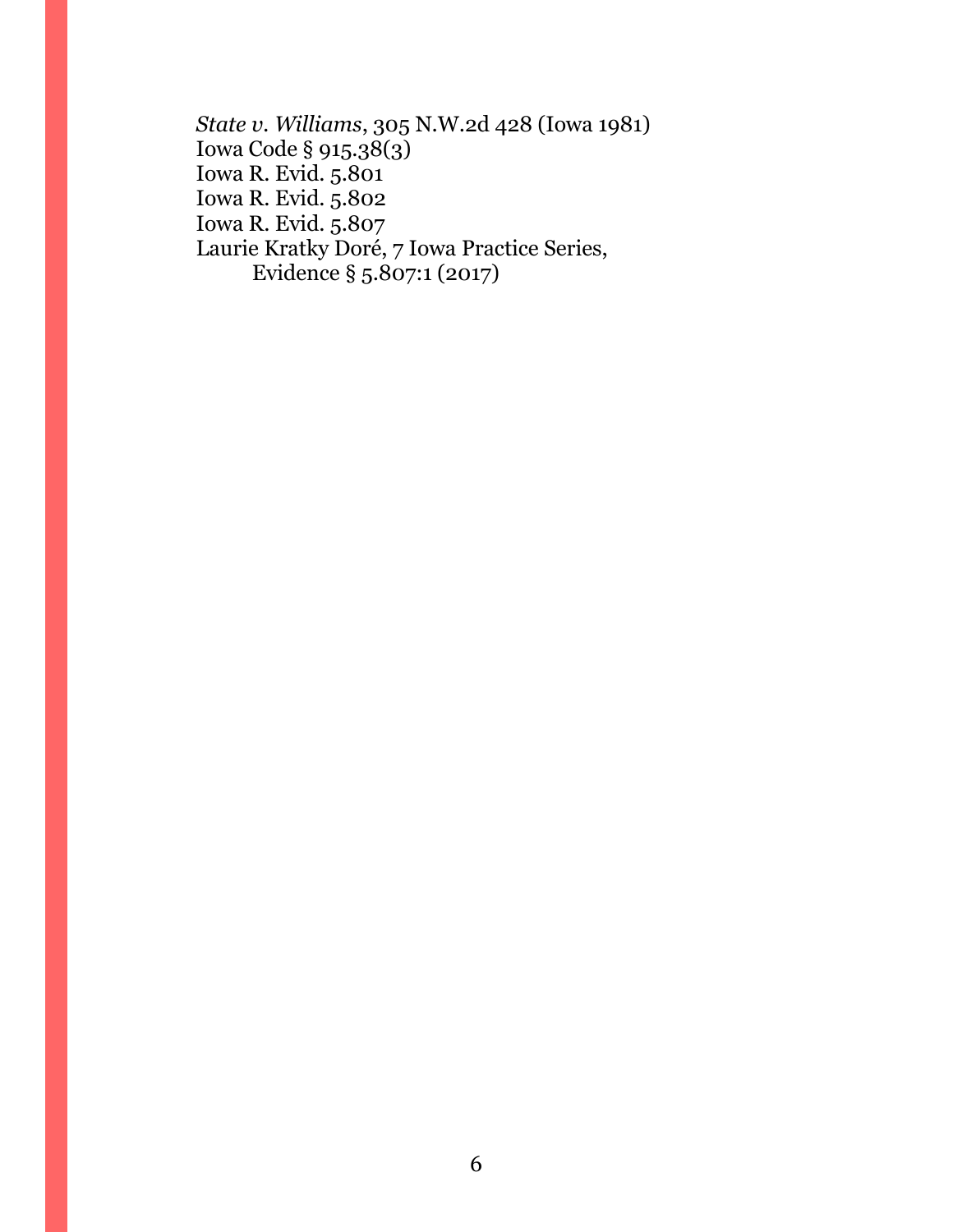#### **ROUTING STATEMENT**

<span id="page-6-0"></span>This case does not meet any of the criteria for retention by the Iowa Supreme Court under Iowa Rule of Appellate Procedure 6.1101(2) (a)-(f). As the defendant suggests, transfer to the Court of Appeals is appropriate. *See* Iowa R. App. P. 6.1101(3)(a).

#### **STATEMENT OF THE CASE**

#### <span id="page-6-1"></span>**Nature of the Case.**

Timothy Michael Fontenot was charged with two counts of second-degree sexual abuse and four counts of indecent contact with a child, in violation of Iowa Code sections 709.3(1)(b) and 709.12(1) (2017), respectively. Trial Information; Amended Trial Information; App. 5-6, 34-36. The charges stemmed from allegations that Fontenot molested H.N., the young daughter of his brother's live-in girlfriend, and H.N.'s eleven-year-old best friend, E.M. *See* Minutes of Testimony.

After a trial, the jury could not reach a verdict on the sexual abuse counts, which pertained to H.N.; the jurors acquitted Fontenot on two counts of indecent contact involving her friend E.M., and convicted him on the indecent contact counts pertaining to H.N.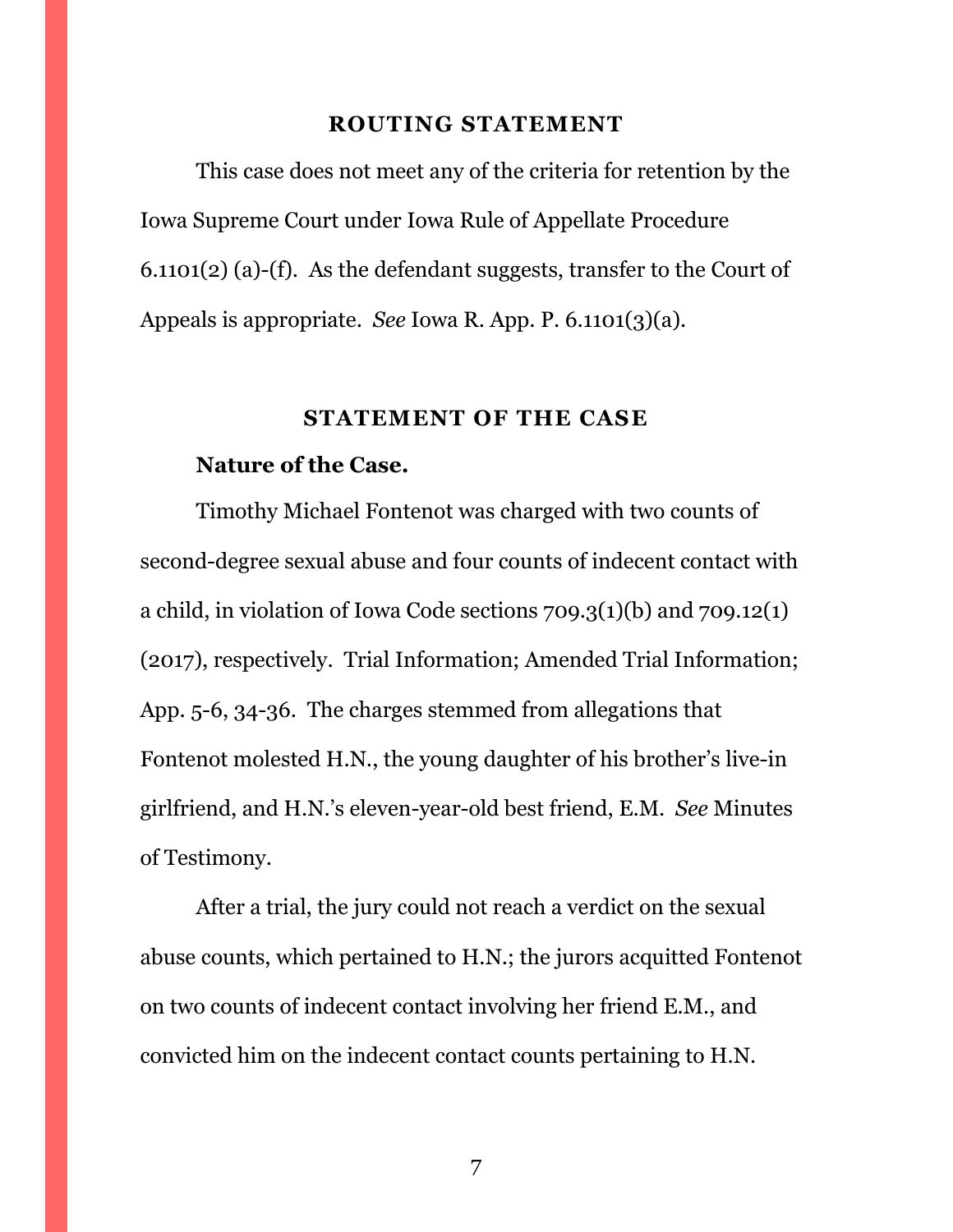Verdict Forms; App. 40-43. Fontenot appeals his two convictions on an evidentiary ground.

### **Course of Proceedings.**

The State agrees with the defendant's rendition of the case's procedural history. *See* Iowa R. App. P. 6.903(3).

### **Facts.**

Mother of three Kim N. lived with her boyfriend, Joe Fontenot. Tr. Vol. III p. 20, lines 20-25. The couple had one child together, seven-year-old Kinnick. Tr. Vol. III p. 21, lines 1-7. Kim's two older children, H.N. – who was thirteen at the time of trial – and Jacob – who was sixteen at the time of trial – also lived with Kim N. and Joe Fontenot. Tr. Vol. III p. 21, lines 8-25.

Joe's brother, the defendant Timothy Fontenot, would often visit and occasionally stay at their home in Marion, Iowa. Tr. Vol. III p. 22, lines 13-25. Fontenot was closer to H.N. than to the other children, and he "spoiled her" by giving her gifts such as expensive UGG boots and a cell phone. Tr. Vol. III p. 26, line  $22 - p$ . 28, line 12. At the beginning of their relationship, Kim thought Fontenot was "[g]ood, loving, what we wanted in an uncle, what we thought an uncle would be."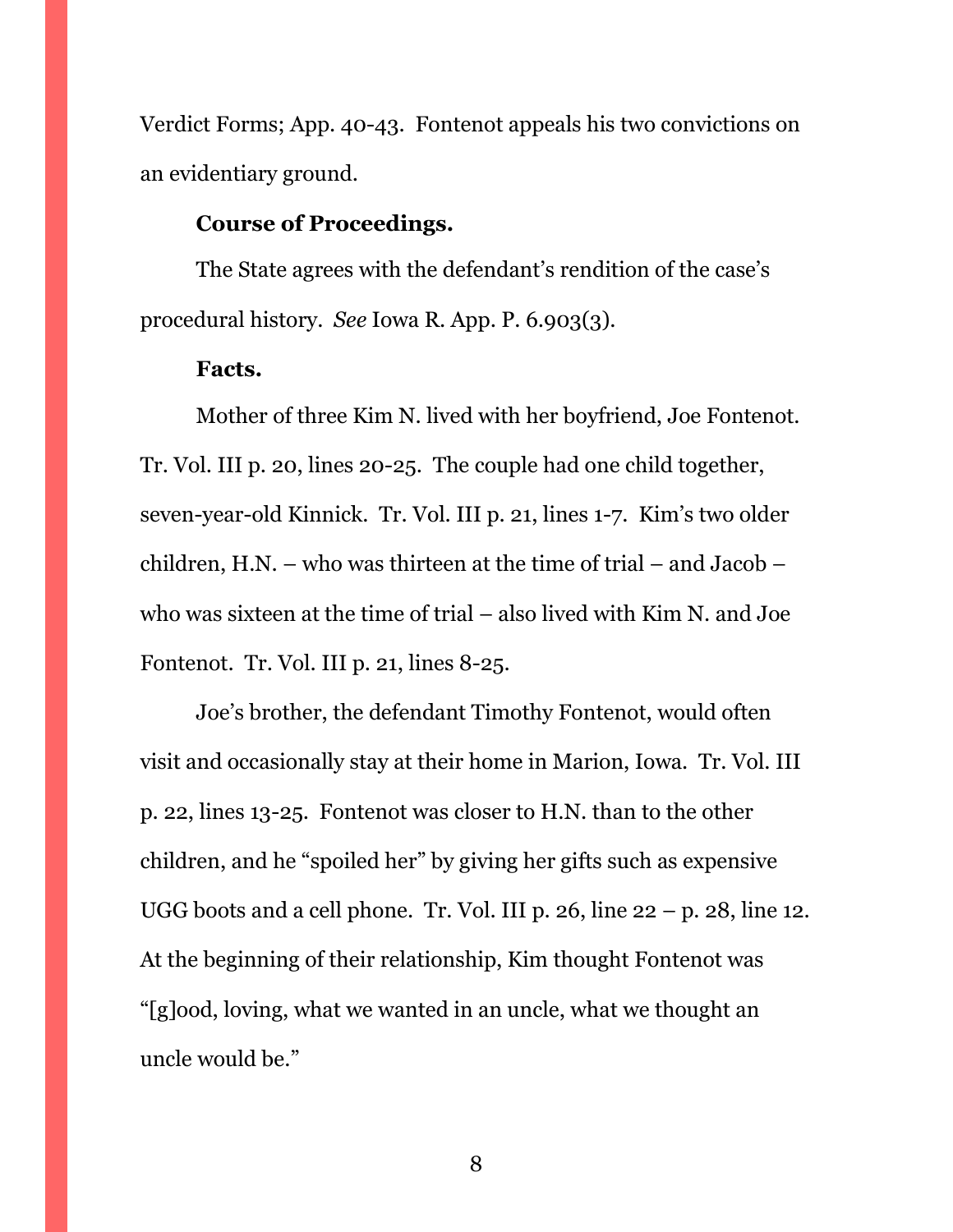Late one night in July 2016, Kinnick would awaken her mother to tell her a secret: "[']Sissy said I'm not supposed to tell you.['] And I told her [']You need to tell me['], and she told me that Tim had been touching [H.N.]." Tr. Vol. III p. 39, line  $19 - p$ . 40, line 7. Kim immediately went into H.N.'s bedroom and asked her if the defendant had been touching her. Tr. Vol. III p. 40, lines 1-7. H.N. originally denied the allegation, but admitted the abuse after her mother told her that she should tell her the truth so that she could help her. Tr. Vol. III p. 40, lines 1-10. The next day, Joe Fontenot confronted Tim Fontenot and then went to the police station to report his brother. Tr. Vol. III p. 40, lines  $11 - p$ . 43, line 12. H.N. was interviewed and examined at a child protection center the following day. Tr. Vol. III p. 43, line 6 – p. 44, line 2.

 $\sim$   $\sim$   $\sim$   $\sim$   $\sim$ 

At trial, H.N. testified that her Uncle Tim was, at first, "funny" and "nice." Tr. Vol. II p. 121, lines 12-20. When she was six or seven and the family was camping in Minnesota, Fontenot "started rubbing her leg" late at night and she felt uncomfortable. Tr. Vol. II p. 123, lines 1-25. A year or two later at the family's home in Marion,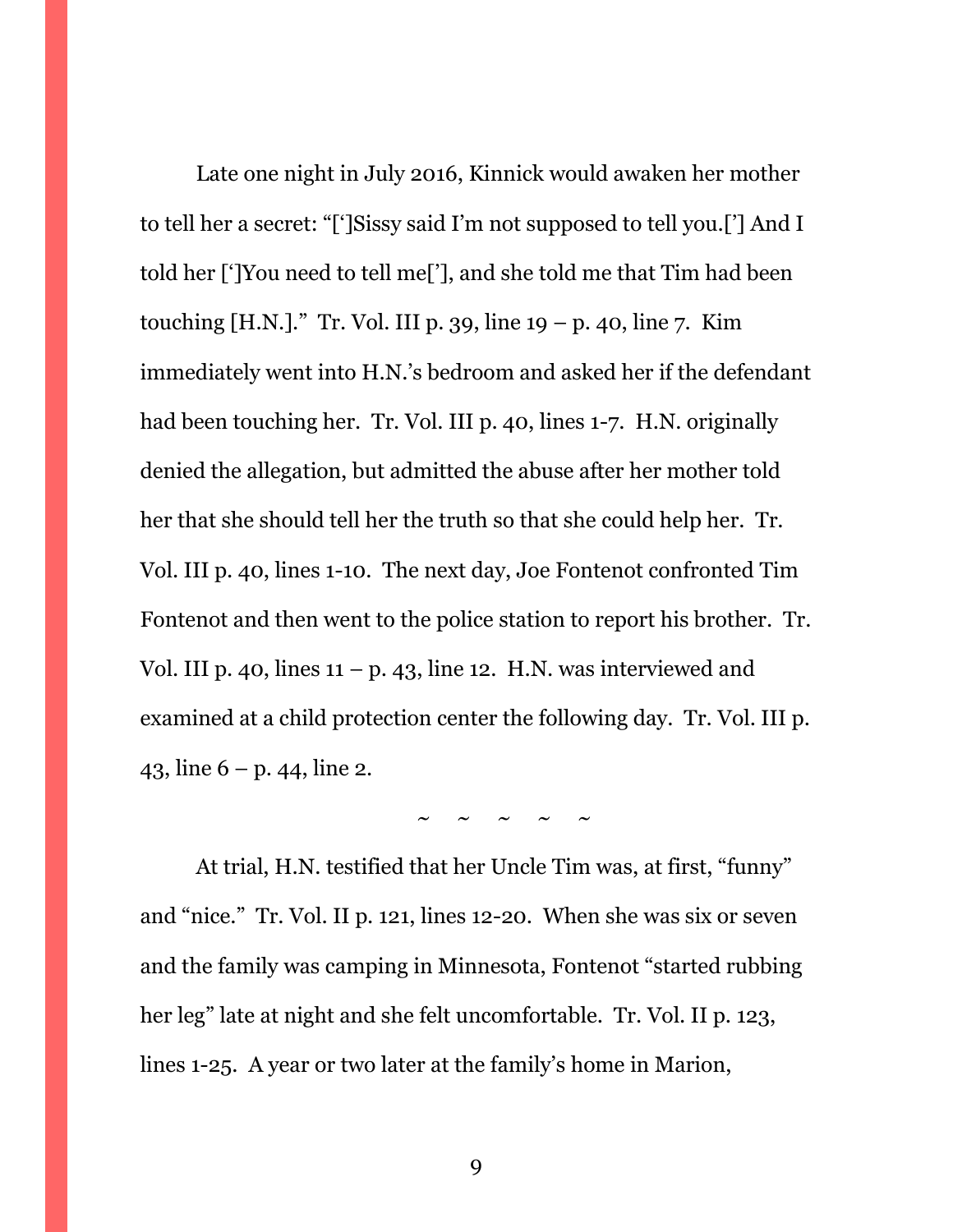Fontenot began touching H.N. in her "private spot." Tr. Vol. II p. 124, line  $12 - p$ . 125, line 25. Fontenot initially would rub H.N.'s leg and then "above [her] pants." Tr. Vol. II p. 125, lines 15-25. He told her that if she told anyone what he had been doing to her, they would think she was lying. Tr. Vol. II p. 126, lines 1-24.

A year or two after that, the abuse escalated, and Fontenot began to touch her vagina underneath her clothes and underwear. H.N. recalled that the last time Fontenot touched her, he inserted his finger inside her vagina, which was painful.<sup>1</sup> Tr. Vol. II p. 127, line 3 – p. 128, line 25. She also recounted other instances in which Fontenot would touch her when Jacob was in the room playing video games in a recliner while she and the defendant were on a couch, under a blanket, off to the side and behind the recliner. Tr. Vol. II p. 128, line 2 – p. 129, line 17. Fontenot touched H.N. over and under her underwear "more times than [she] could count." Tr. Vol. II p. 131, lines 10-15.

 $\overline{a}$ 

<sup>1</sup> As noted, the jury was hung on the two counts of second-degree sexual abuse; the State provides H.N.'s testimony in full for context.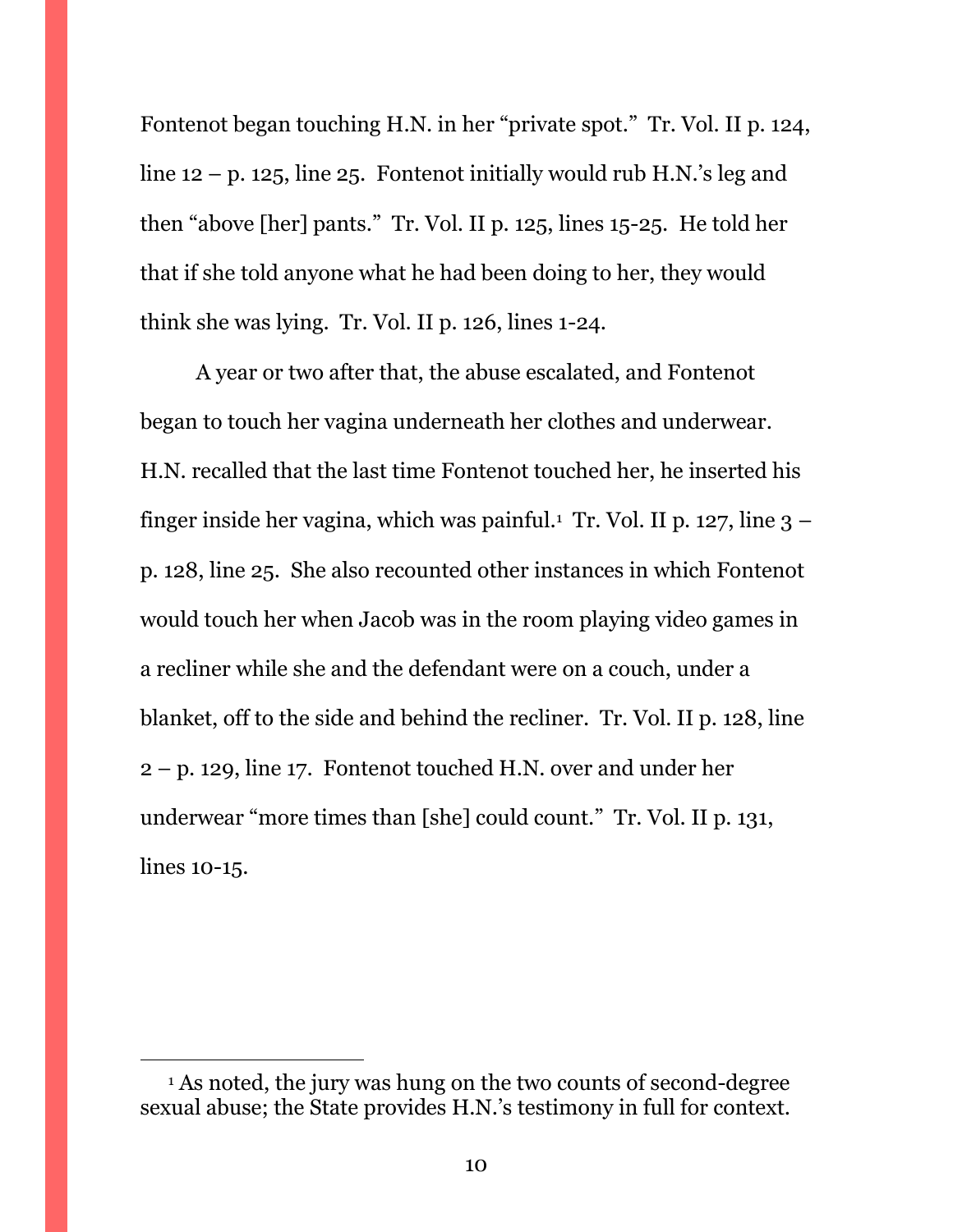The defendant coined his interactions with H.N. "tickle time."

Tr. Vol. II p. 130, lines 1-22. He bartered with the young girl he

thought of as his niece, giving her gifts in exchange for molesting her:

Q. With regards to the UGGs that Tim bought you, did he say why he was buying you the UGGs?

A. So he could get extra tickle time.

Q. And what does tickle time mean?

A. To touch me inappropriately.

Q. Where did the calling it tickle time come from?

A. I don't know. I think he just made it up.

Q. Did he buy you anything else in order to do tickle time?

A. He bought me a phone.

Q. And can you explain what was supposed to come out of buying you a phone for tickle time?

A. Because if I wanted to -- like a 124 gigabyte plan, he would get more tickle time, and if I wanted the 64 gigabyte, he'd get less tickle time. So I chose the 64 gigabyte.

Q. And did you end up getting touched by Tim because of him buying you this phone?

A. Yeah.

Q. What about the UGGs? What happened after he bought you the UGGs?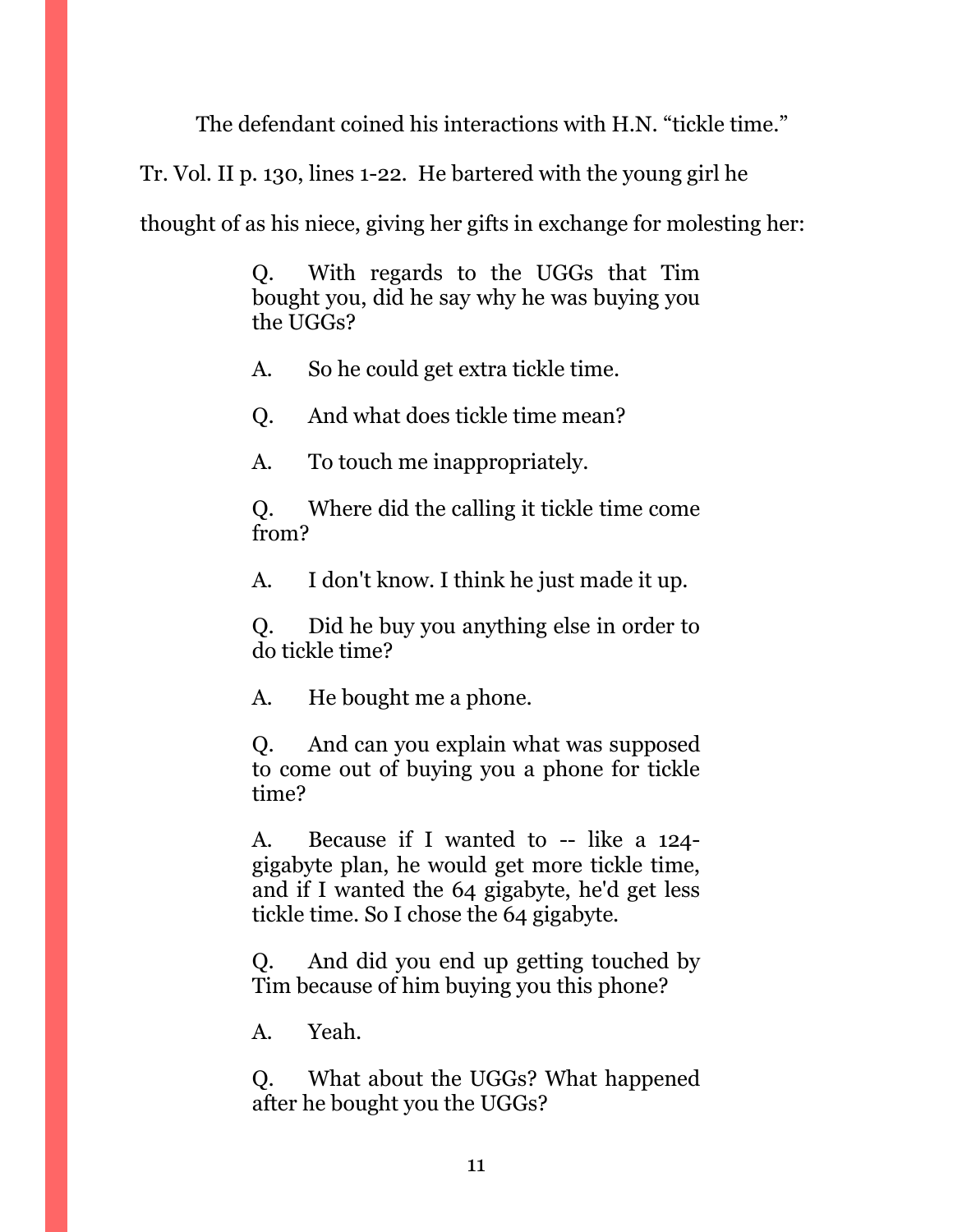#### A. He touched me.

Tr. Vol. II p. 130, lines 1-22. The State presented evidence of Facebook Messenger exchanges in which Fontenot and the elevenyear-old discuss tickle time and birthday spankings, amid many other late-night messages from Fontenot ranging from coy and flirtatious to pouty to wildly affectionate. *See* Tr. Vol. III p. 160, line  $15 - p$ . 168, line 11; Vol. IV p. 117, line  $4 - p$ . 123, line 5; State's Exhibit 1A-1G (Facebook Messages).

Fontenot's behavior with H.N. finally came to light when H.N. had a conversation with her best friend, E.M. E.M. asked H.N. if the defendant had "ever done anything bad to [her]." Tr. Vol. II p. 136, line  $25 - p$ . 138, line 8. As H.N. testified, "... at first I said no. And then she said, [']oh, because he's… touching me.['] And I said, [']what do you mean touching you?['] And then she said, [']like touching me in my private spot,['] and I said, [']yeah, he's doing that to me too.[']" 2 Tr. Vol. II p. 137, line 17 – p. 138, line 5. H.N. warned her younger sister, Kinnick, about Fontenot because she once heard Kinnick tell

 $\overline{a}$ 

<sup>2</sup> At trial, E.M. also testified. She stated that Fontenot briefly touched her twice over her clothes when he was rough-housing with her and flipping her over his shoulders. Tr. Vol. II p. 195, line  $14 - p$ . 196, line 22. As indicated, the jury acquitted Fontenot of the two indecent contract charges involving E.M. Verdict Forms; App. 40-43.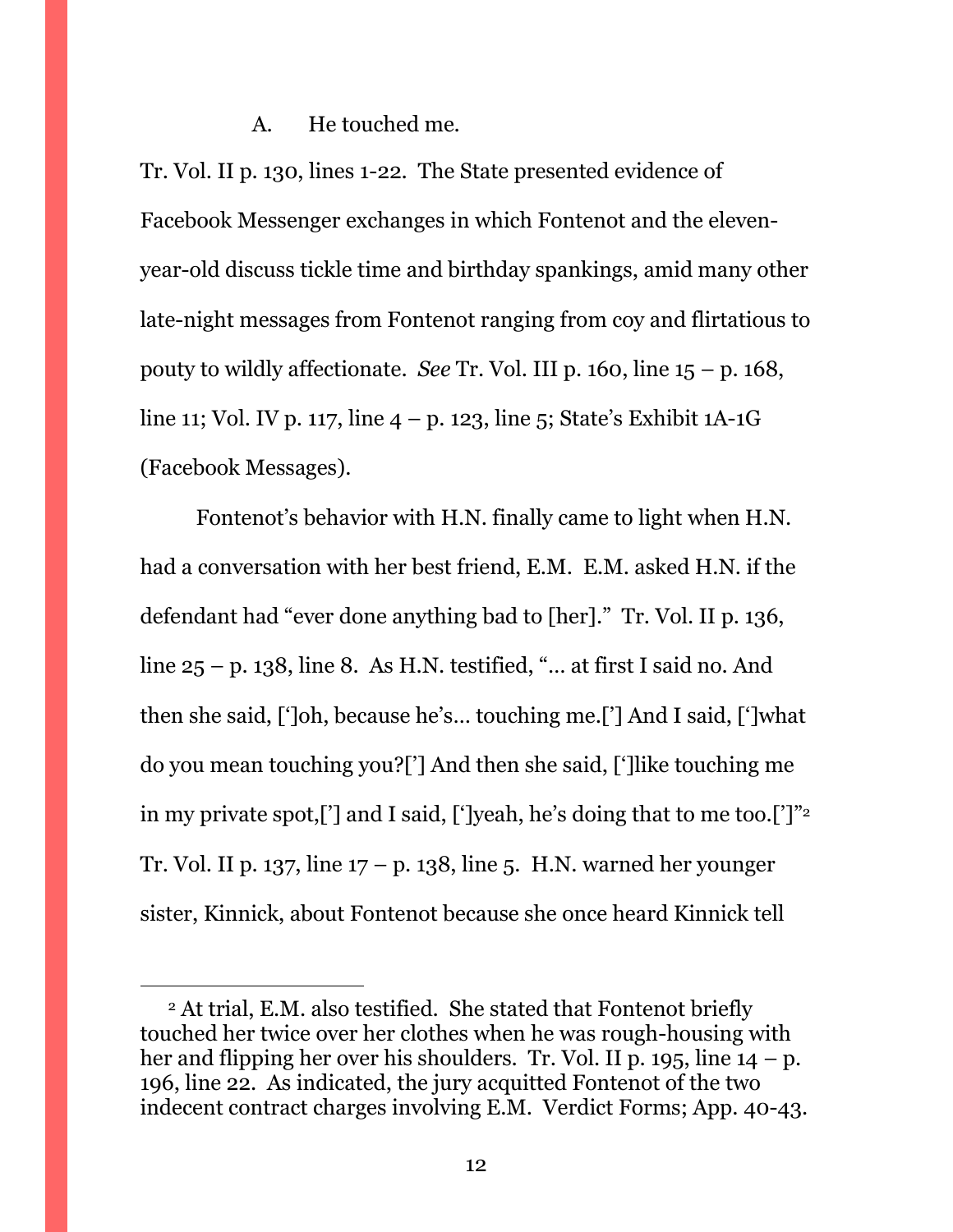the defendant she wanted "tickle time" and Fontenot told her she "wasn't old enough yet." Tr. Vol. II p. 138, lines 14-24. H.N. incorrectly believed that Kinnick, who was about five years old at the time, would not tell anyone else about what Fontenot had been doing to H.N. Tr. Vol. II p. 138, line  $14 - p$ . 139, line 20. As noted, Kinnick reported H.N.'s secret to their mother. Tr. Vol. II p. 138, line  $25 - p$ . 139, line 1.

Tim Fontenot testified in his own defense; he also called several witnesses who testified that he was with them on Independence Day weekend of 2016, contrary to other testimony indicating that he was in Clear Lake, Iowa with Joe and his family that weekend. *See*, *e.g.*, Tr. Vol. IV p. 34, line  $11 - p$ . 36, line 23; p. 45, lines 9-23; p. 50, lines 7-23. Fontenot denied inappropriately touching H.N. and E.M. Tr. Vol. IV p. 72, lines 2-24; p. 119, lines 9-14; p. 125, lines 2-13. He acknowledged telling Officer Andrea Wilson that he may have accidentally touched the girls while flipping them onto his shoulders. Tr. Vol. IV p. 116, lines 3-9.

On rebuttal, the State called Joe Fontenot to testify about photographs he had that depicted his brother with H.N. and the family in Clear Lake on the Fourth of July weekend in 2016. Tr. Vol.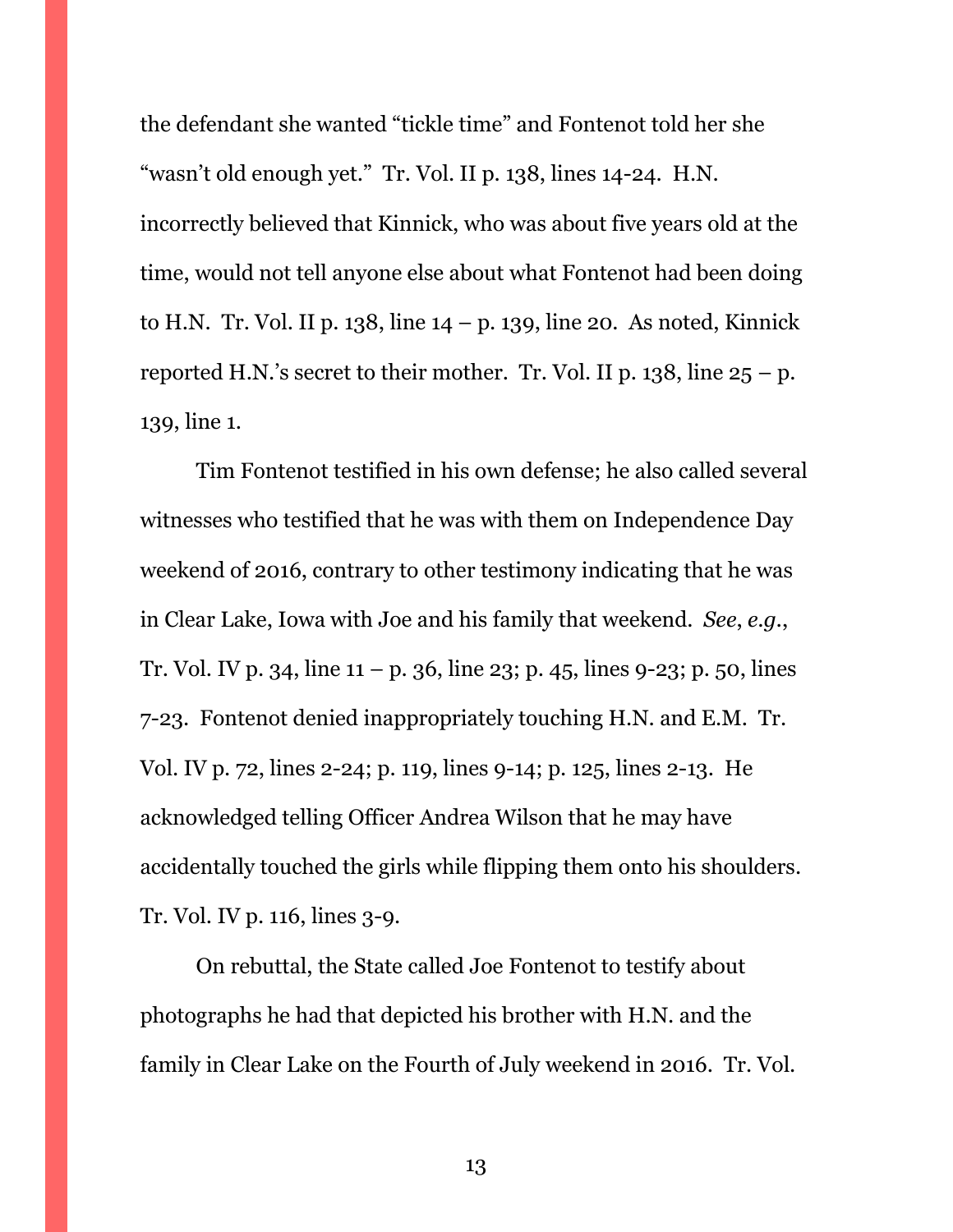IV p. 126, line 9 – p. 131, line 20; *see also* State's Exhibit 6A-F (photographs).

As noted, the jury did not reach a unanimous decision on the sexual abuse charges, acquitted Fontenot on the indecent contact counts involving E.M., and convicted him of the indecent contact counts involving H.N. Additional facts will be discussed as relevant to the argument below.

## **ARGUMENT**

<span id="page-13-1"></span><span id="page-13-0"></span>**I. The Trial Court Correctly Admitted H.N.'s Child Protection Center Interview Under** *State v. Rojas***, 524 N.W.2d 659, 663 (Iowa 1994) and the Residual Exception to the Rule Against Hearsay, As Well As Under Iowa Rule of Evidence 5.801(d)(1)(b) As a Prior Consistent Statement.**

## **Standard of Review.**

In recent years, the Iowa Supreme Court has held that hearsay rulings are reviewed for the correction of errors at law. *See*, *e.g.*, *State v. Paredes*, 775 N.W.2d 554, 560 (Iowa 2009); *State v. Ross*, 573 N.W.2d 906, 910 (Iowa 1998). The State believes the better statement of the law is contained in other decisions of the court that span nearly six decades: that hearsay, like all other evidentiary objections, should be reviewed for an abuse of discretion. *See*, *e.g.*,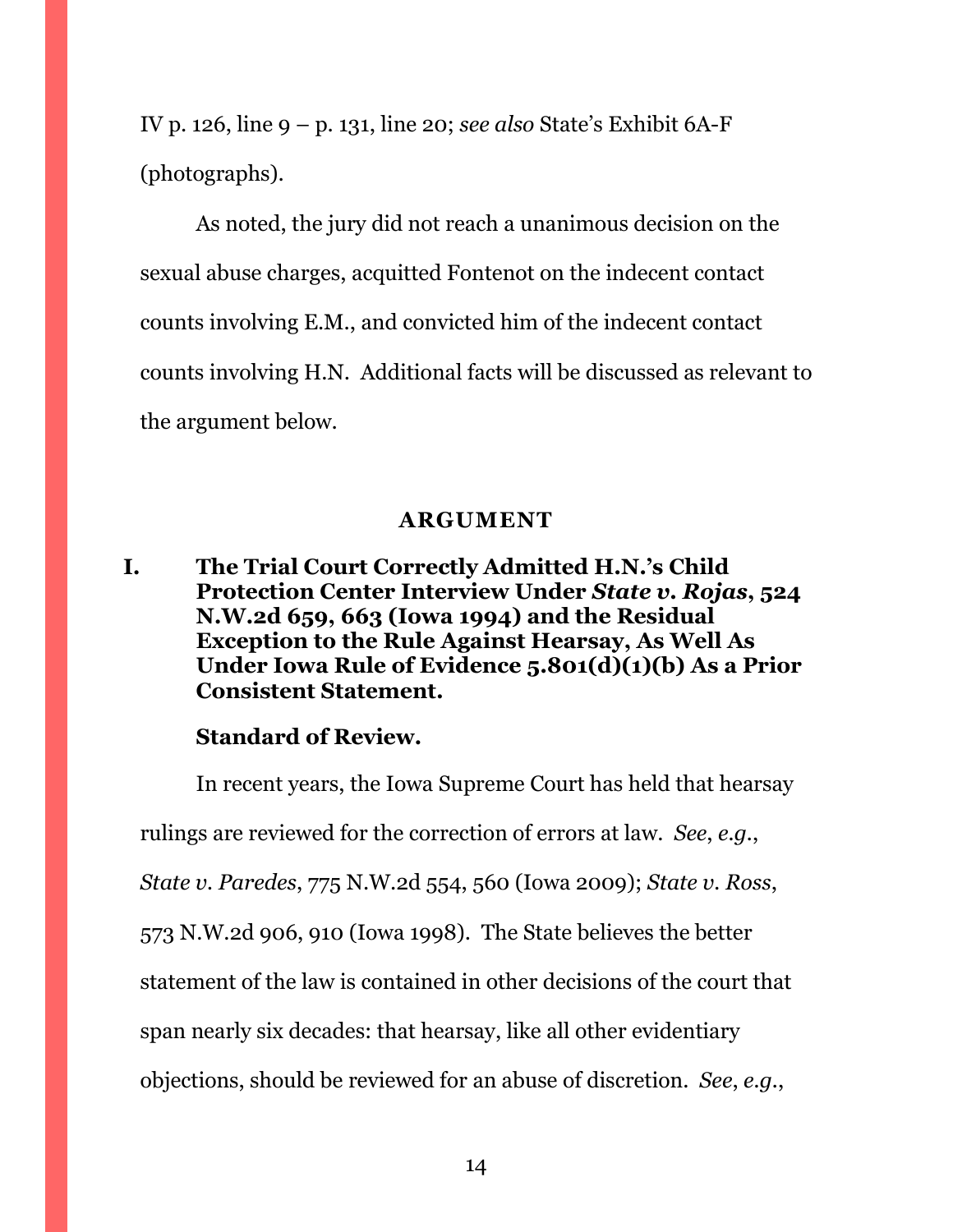*State v. Weaver*, 554 N.W.2d 240, 247 (Iowa 1996) ("The court has broad discretion in deciding evidentiary issues, including admissibility of hearsay evidence under rule 803(24)."); *State v. Williams*, 305 N.W.2d 428, 432 (Iowa 1981) ("The Court's review is limited to abuses of discretion, and a ruling by the trial court will be upheld so long as there is one hearsay theory of admission applicable under the circumstances."); *Pride v. Interstate Bus. Men's Acc. Ass'n of Des Moines*, 216 N.W. 62, 66 (Iowa 1927) ("No hard and fast rule has ever been laid down to determine what hearsay statement may or may not be deemed as res gestæ. The question is one which is addressed very largely to the sound discretion of the trial court."). The State nonetheless acknowledges that under *Paredes*, review is for the correction of errors at law.

## **Preservation of Error.**

The defendant preserved error by unsuccessfully challenging the admissibility of the recorded interview at trial when it became apparent the State intended to use the recording. *See* Tr. Vol. III p. 185, line  $5 - p$ . 194, line 24.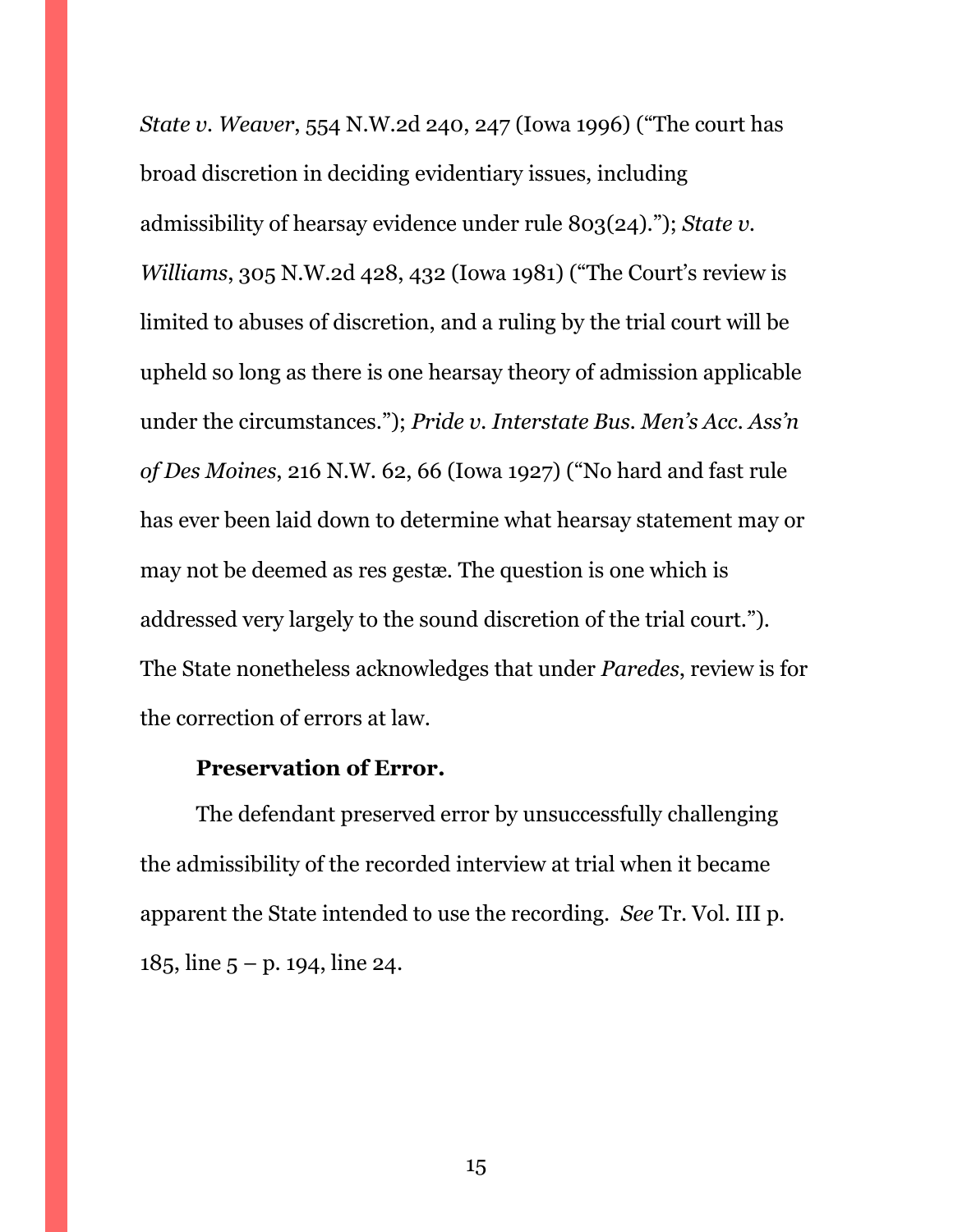#### **Merits.**

Timothy Fontenot contends that the trial court erred in admitting evidence of H.N..'s taped forensic interview. Because the interview was admissible under the residual exception to the rule against hearsay pursuant to *State v. Rojas*, 524 N.W.2d 659, 663 (Iowa 1994) and as a prior consistent statement under Iowa Rule of Evidence 801(d)(1)(b), Fontenot is unentitled to relief.

## <span id="page-15-0"></span>**A.** *State v. Rojas* **and the Residual Exception to the Rule Against Hearsay.**

Hearsay is defined as an out-of-court statement offered to prove the truth of the matter asserted. Iowa R. Evid. 5.801. Hearsay is generally not admissible unless it falls under one of numerous recognized exceptions. *See State v. Dullard*, 668 N.W.2d 585, 589 (Iowa 2003); Iowa R. Evid. 5.802. In addition to the specific enumerated exceptions, the residual exception to the rule against hearsay permits admission of a hearsay statement if the interests of justice will be served and the trial court determines that the statement is evidence of a material fact that is more probative than other available evidence. Iowa R. Evid. 5.807; *State v. Neitzel*, 801 N.W.2d 612, 622-23 (Iowa Ct. App. 2011).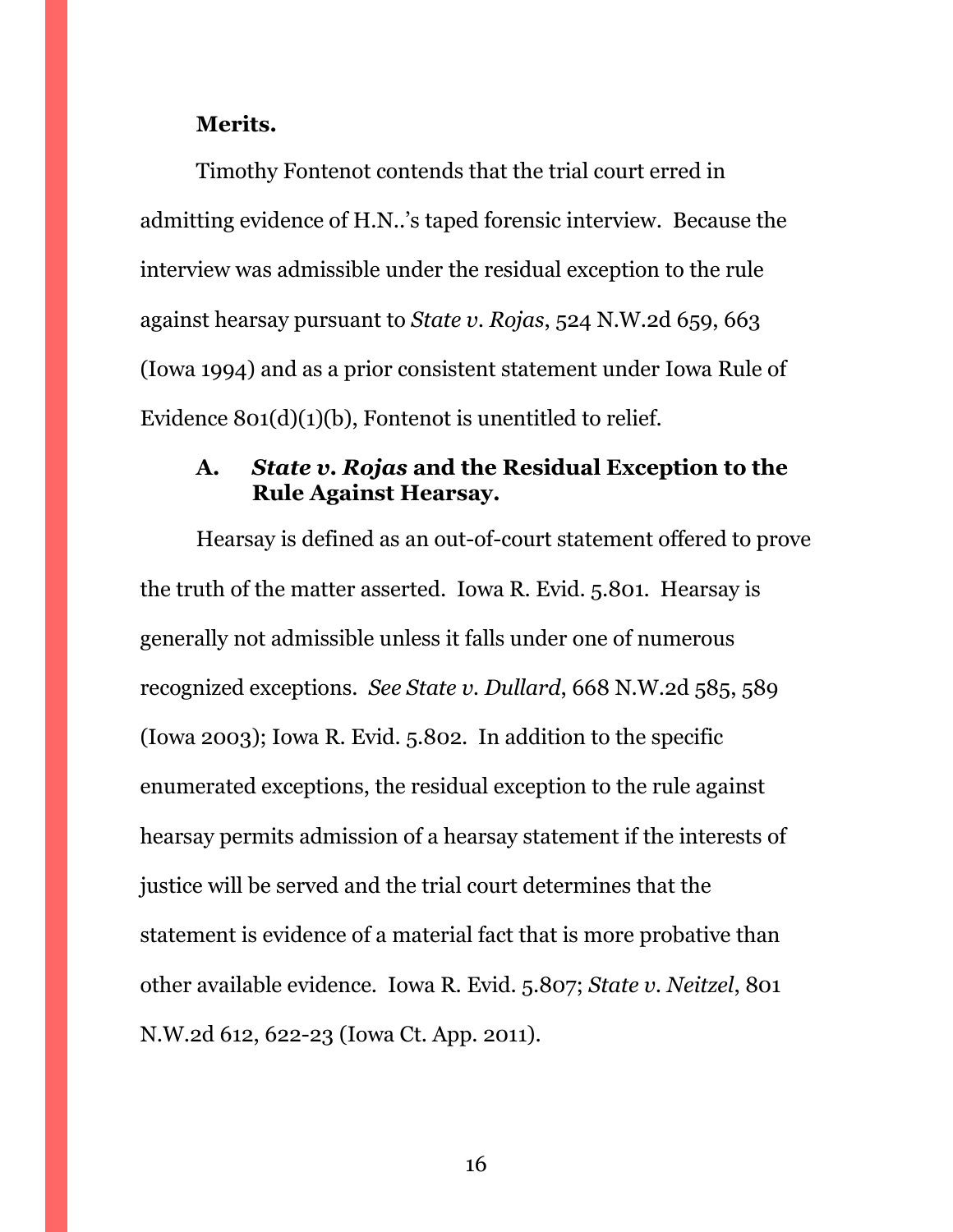In *State v. Rojas*, the Iowa Supreme Court interpreted Iowa Code section 915.38(3) and the residual hearsay exception,<sup>3</sup> and concluded that forensic interviews of child sex abuse victims may be admitted under that exception. *See Rojas*, 524 N.W.2d at 663; *see also* Iowa Code § 915.38(3) (providing that recorded statements of child sexual abuse victims may be admitted into evidence if the statements substantially comport with the requirements of the residual exception). To invoke the residual hearsay exception, the offering party must meet five requirements: trustworthiness, materiality, necessity, service of the interests of justice, and notice. *Id.* at 662–63. Here, the *Rojas* factors have been satisfied.

#### *1. Trustworthiness.*

 $\overline{a}$ 

<span id="page-16-0"></span>In *Rojas*, the Iowa Supreme Court reviewed the tape of a forensic interview similar to the one in this case and concluded it had "sufficient circumstantial guarantees of trustworthiness." *Rojas*, 524 N.W.2d at 663. The *Rojas* court based its conclusion on several

<sup>3</sup> Former Rules of Evidence 5.803(24) and 5.804(b)(5) were in effect when *Rojas* was decided. These rules were consolidated in 2009 into Rule 5.807, and "cases decided under either former Iowa Rule 5.803(24) or 5.804(b)(5) should provide authority with respect to interpretation of the new Iowa Rule 5.807." *See* Laurie Kratky Doré, 7 Iowa Practice Series, Evidence § 5.807:1.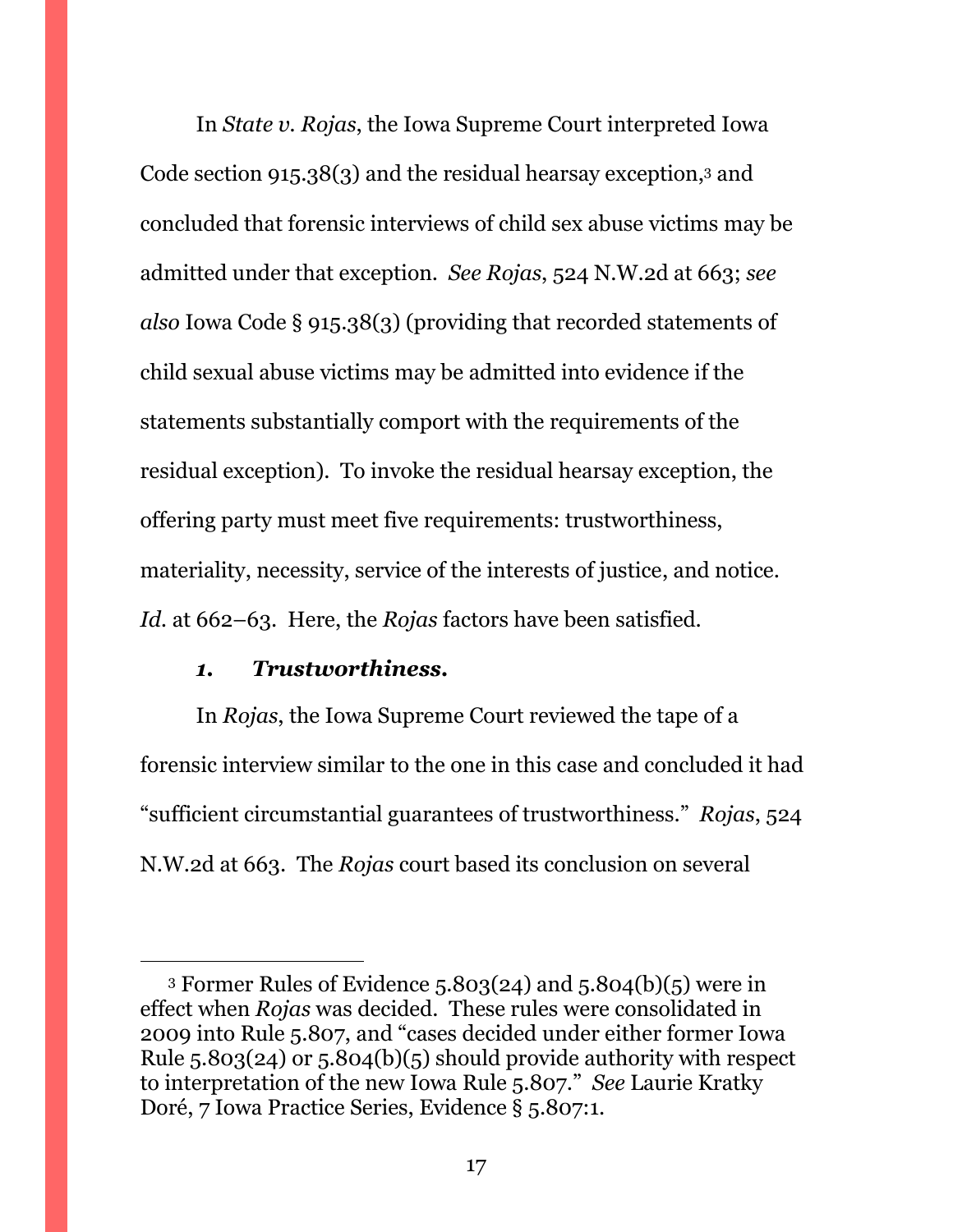factors: (1) "[t]he interviewer asked [the victim] open-ended, nonleading questions"; (2) the victim provided corroborating details, such as where other family members were when the abuse happened; (3) the victim described matters beyond the normal understanding of "the average ten-year-old," such as how "something white c[ame] from her father's penis"; (4) the victim's statements were consistent; and (5) the videotape was "more reliable than many other forms of hearsay because the trier of fact could observe for itself how the questions were asked, what the declarant said, and the declarant's demeanor." *Rojas,* 524 N.W.2d at 663.

The considerations that led the *Rojas* court to find the statements to be trustworthy are present here. For example, the trained forensic interviewer, Rachel Haskin, asked broad and openended questions. *See generally* Court's Exhibit 1. She asked H.N. why she was there, and H.N. brought the subject of her "uncle" and his inappropriate touching into the conversation. *See* Court's Exhibit 1. Moreover, H.N. provided various corroborating details, including the locations of the touching and the presence of family members in the home. *See* Court's Exhibit 1. H.N.'s description of the molestation was beyond the ken of a typical eleven-year-old. *See*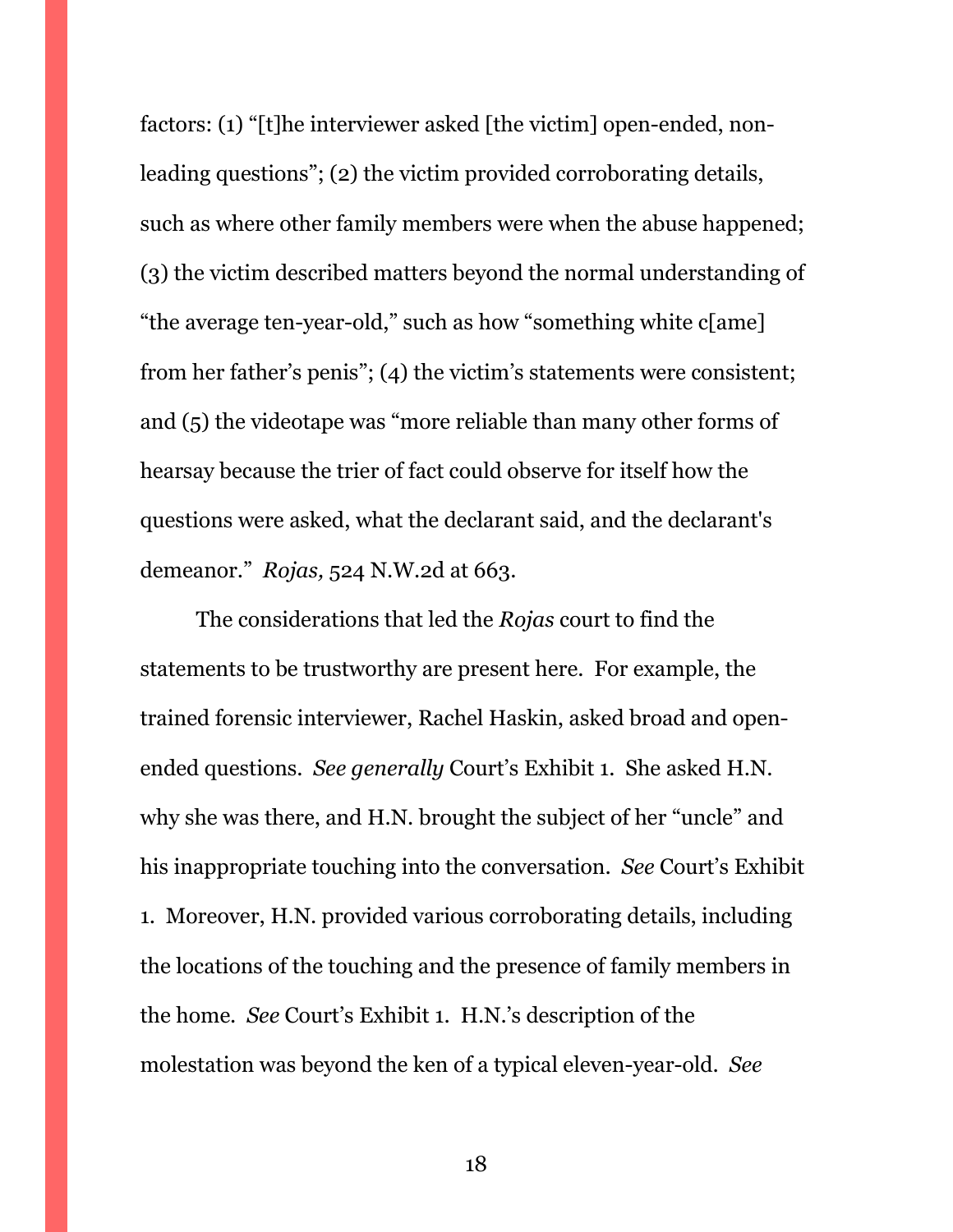Court's Exhibit 1 (H.N. describes Fontenot putting his finger inside of her vagina, touching her chest at the same time, and touching his own genitals periodically while touching her). Further, the victim's statements were consistent throughout the interview. *See* Court's Exhibit 1. Finally, as in *Rojas*, H.N.'s statements to Rachel Haskin were more reliable than other forms of hearsay because the factfinder could observe the actual out-of-court statements. The taped forensic interview allowed the jury to evaluate the credibility of the victim's statements by assessing her tone, tenor, body language, and demeanor in the very context in which the statements were made and were therefore "more reliable than many other forms of hearsay." *See Rojas*, 524 N.W. 2d at 633.

## *2. Materiality.*

<span id="page-18-0"></span>The evidence of H.N.'s statements to forensic interviewer Rachel Haskin recounting the molestation was material. *See* Doré, Evidence § 5.807:1 ("Although the cases have not yet fully explored the meaning of this requirement, materiality probably requires only relevance to prove a non-trivial fact."). As the court said in *Rojas*, "Because the videotape contained [the victim's] statement that [the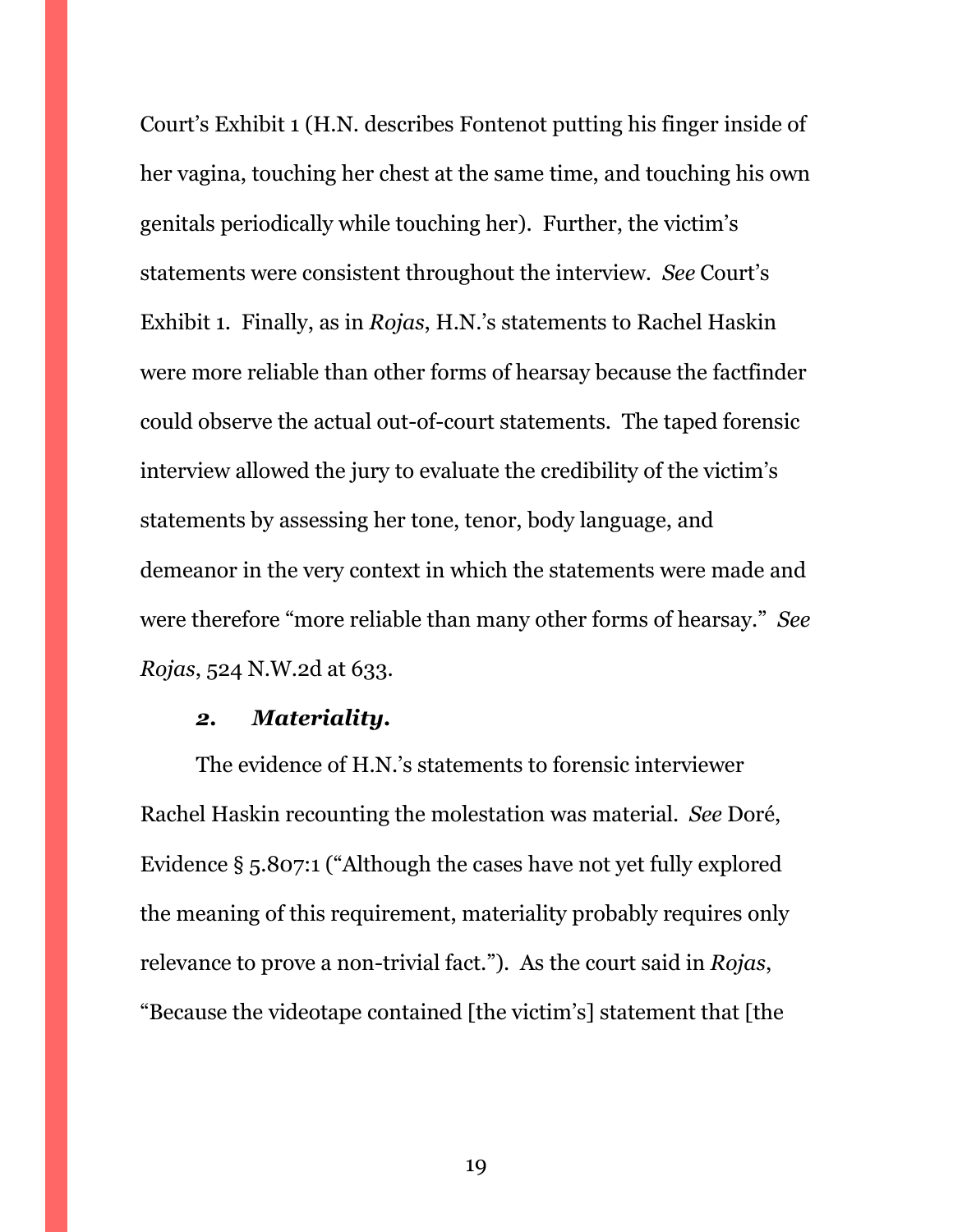defendant] sexually abused her, the materiality requirement is clearly met." *Rojas*, 524 N.W.2d at 663.

#### *3. Necessity.*

<span id="page-19-0"></span>While the evidence of H.N.'s taped interview was not the only evidence recounting Fontenot's sexual misconduct, it was in some respects more detailed than her trial testimony two years later. The statements to Rachel Haskin were more specific and were obviously made closer in time to the molestation, containing details such as the description of clothing she and Fontenot were wearing two days earlier at the time of the last touching incident. *See* Court's Exhibit 1. The more detailed contemporaneous statements in the recorded interview made it the most probative evidence on the subject, and thus necessary. *See Neitzel*, 801 N.W.2d at 623 ("The admission of the evidence was necessary because [the victim] was of a young age when the abuse occurred and unable to testify to the abuse at trial years later, making the close-in-time video recitation from [the victim] the most probative evidence of the abuse that occurred."); *accord Rojas,* 524 N.W.2d at 663 (finding evidence necessary where victim recanted); *State v. Kone*, 562 N.W.2d 637, 638 (Iowa Ct. App. 1997) (same); *see also People v. Katt*, 662 N.W.2d 12 (Michigan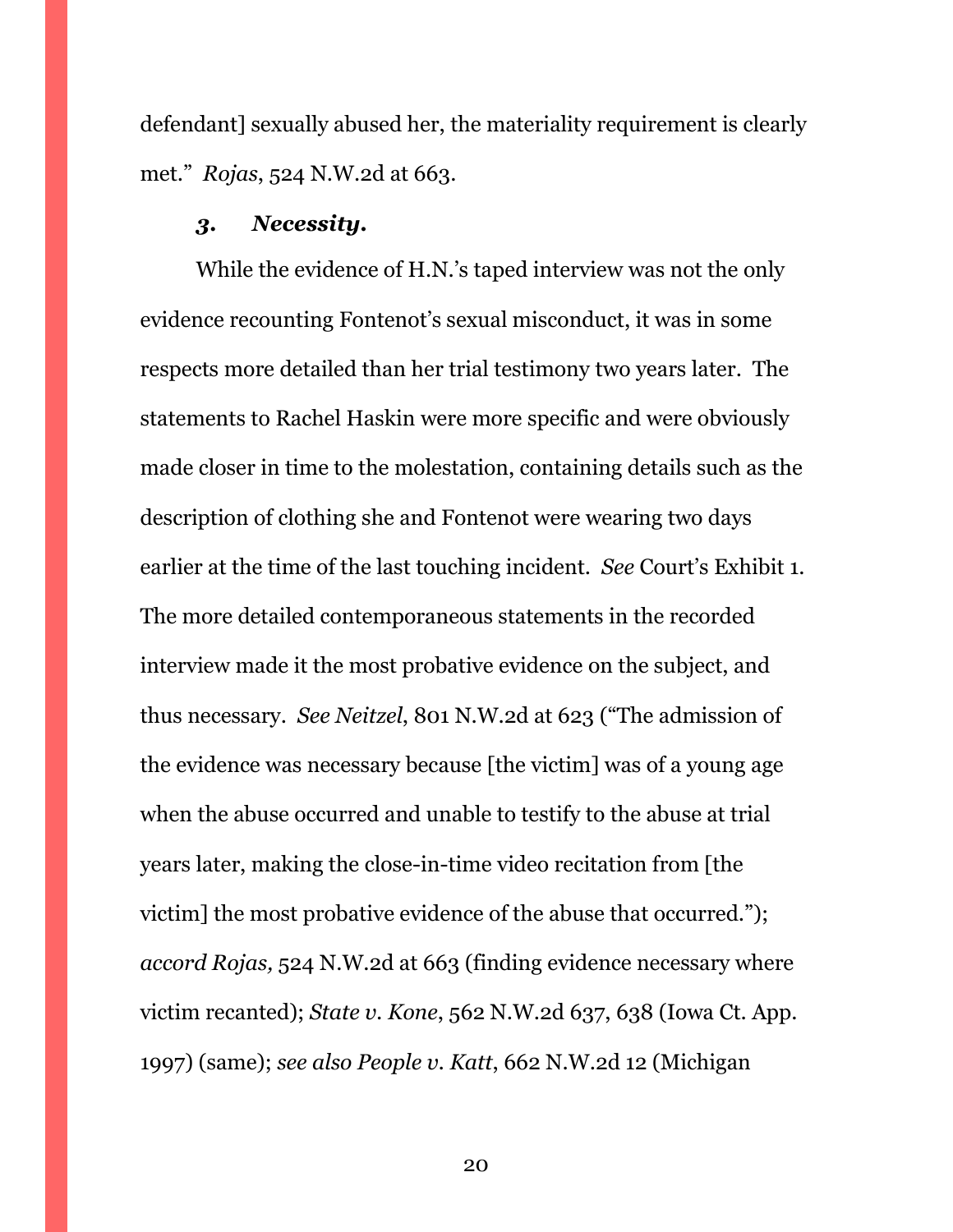2003) ("...as time goes on, a child's perceptions become more and more influenced by the reactions of the adults with whom the child speaks. It is for that reason that the tender-years rule prefers a child's first statement over later statements. By analogy, the child's second statement is preferable to still later statements. Similarly, if [the victim's] mother had a motive to induce her son to lie, she would have had much more opportunity to influence him before trial than before the [forensic] interview."). The fact that H.N. did not recant her allegations or retreat at trial does not make the CPC interview unnecessary:

> While [the victim] was able to answer most of the State's questions on direct examination, her answers were brief and provided only the basic details of the alleged abuse. [The victim] was unable to answer or clearly answer more specific and detailed questions, particularly those advanced during cross-examination. … Having viewed the videotape, we agree with the district court's assessment that the videotaped interview provided some responses that could not be successfully elicited from [the victim] during trial, and served to clarify and place in context other answers.

*State v. Green*, No. 04-0339, 2005 WL 1629993, at \*2 (Iowa Ct. App.

July 13, 2005); *State v. Pantaleon*, No. 15-0129, 2016 WL 740448, at

\*2 (Iowa Ct. App. Feb. 24, 2016) ("There was no physical evidence to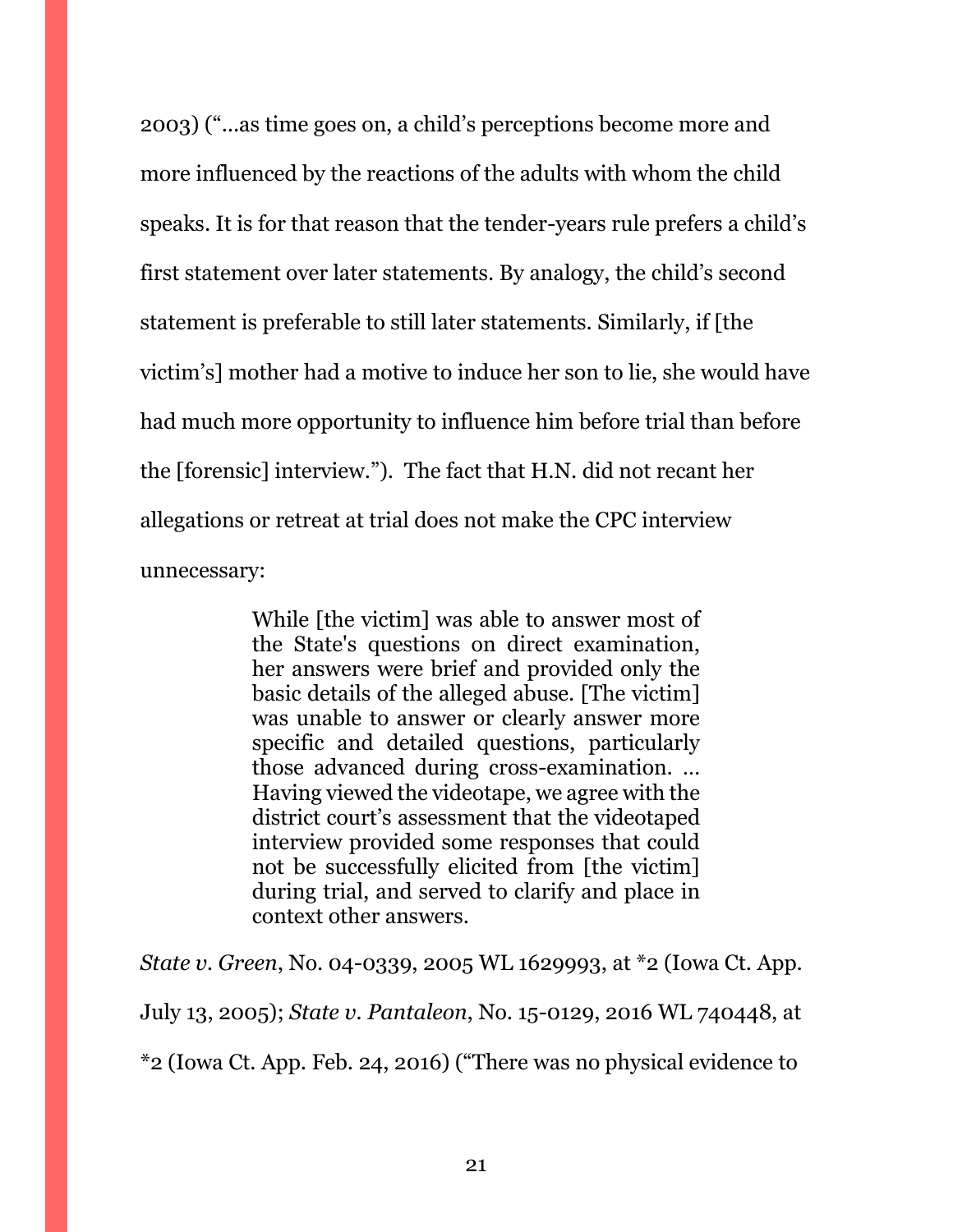support the child's report and [the defendant] testified the child was lying… Consistency of the child's statement and the child's demeanor were key in assessing the child's credibility, making the video necessary.") The same is true in this case.

## *4. Service of the Interests of Justice.*

<span id="page-21-0"></span>Admission of the forensic tape under the residual exception also advanced the interests of justice and the general purposes of the rules of evidence. As the *Rojas* court concluded, admission of the taped interview "advances the goal of truth-seeking…" *See Rojas*, 524 N.W.2d at 663; *see also, e.g., State v. Cagle*, No. 17-1663, 2019 WL 1936271, at \*7 (Iowa Ct. App. May 1, 2019); *Pantaleon*, *id.*; *State v. Hopwood*, No. 13-1479, 2015 WL 6509746, at \*5 (Iowa Ct. App. Oct. 28, 2015); *State v. Olds*, No. 14-0825, 2015 WL 6510298, at \*7–8 (Iowa Ct. App. Oct. 28, 2015); *State v. Green*, No. 04-0339, 2005 WL 1629993, at \*2 (Iowa Ct. App. July 13, 2005); *In re A.J.S.*, No. 03- 1675, 2004 WL 796185, at \*2 (Iowa Ct. App. Apr. 14, 2004). In short, providing jurors with the recording of a minor victim's forensic interview furthers the interests of justice in a child sex abuse prosecution and did so here.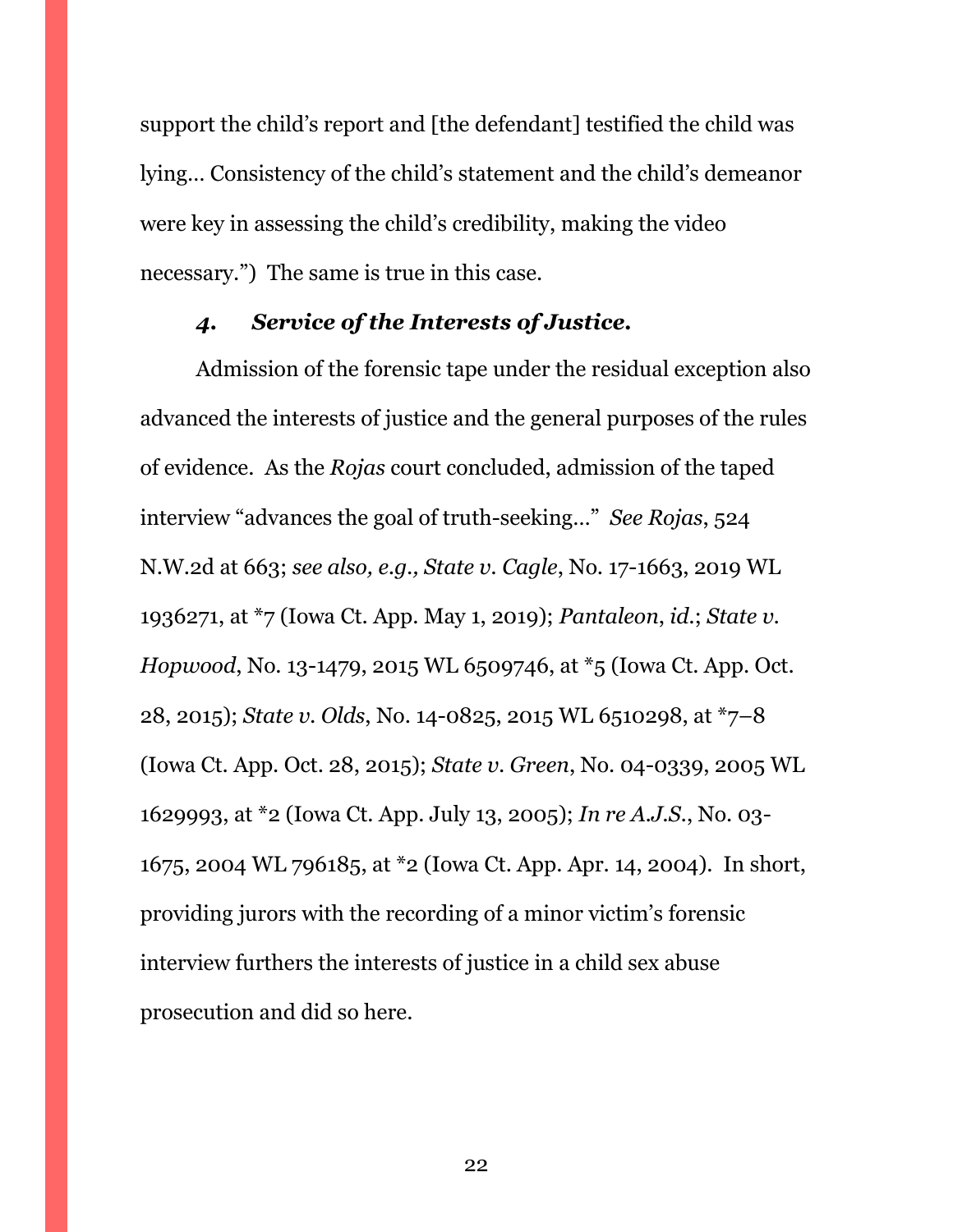#### *5. Notice.*

<span id="page-22-0"></span>Finally, the State gave notice of its intention to present evidence of H.N.'s recorded interview early on in the case. February 28, 2018 State's Notice of Intent to Present Victim ['s] Video Statement Pursuant to Iowa Code § 915.38(3); App. 20-22. Although the prosecutor indicated at the start of trial that he did not intend to use the CPC interview, he reserved the right to present the recording if the circumstances changed at trial; he noted that he would inform the court in chambers if that were the case, which he did after H.N. was cross-examined. Tr. Vol. I p. 16, lines  $9-21$ ; Vol. III p. 185, line  $5 - p$ . 194, line 24.

In sum, each of the *Rojas* factors was satisfied here. The court properly admitted evidence of H.N.'s forensic interview under the residual exception to the hearsay rule and Iowa Code section 915.38(3). Fontenot's contention to the contrary should be rejected.

#### <span id="page-22-1"></span>**B. Iowa Rule of Evidence 801(d)(1)(b).**

The evidence of the CPC interview was also admissible as a prior consistent statement. As Professor Laurie Doré has explained:

> To be admissible under Rule  $5.801(d)(1)(B)$ , the party seeking to admit the prior consistent statement must establish the following four elements: (1) the declarant must testify at trial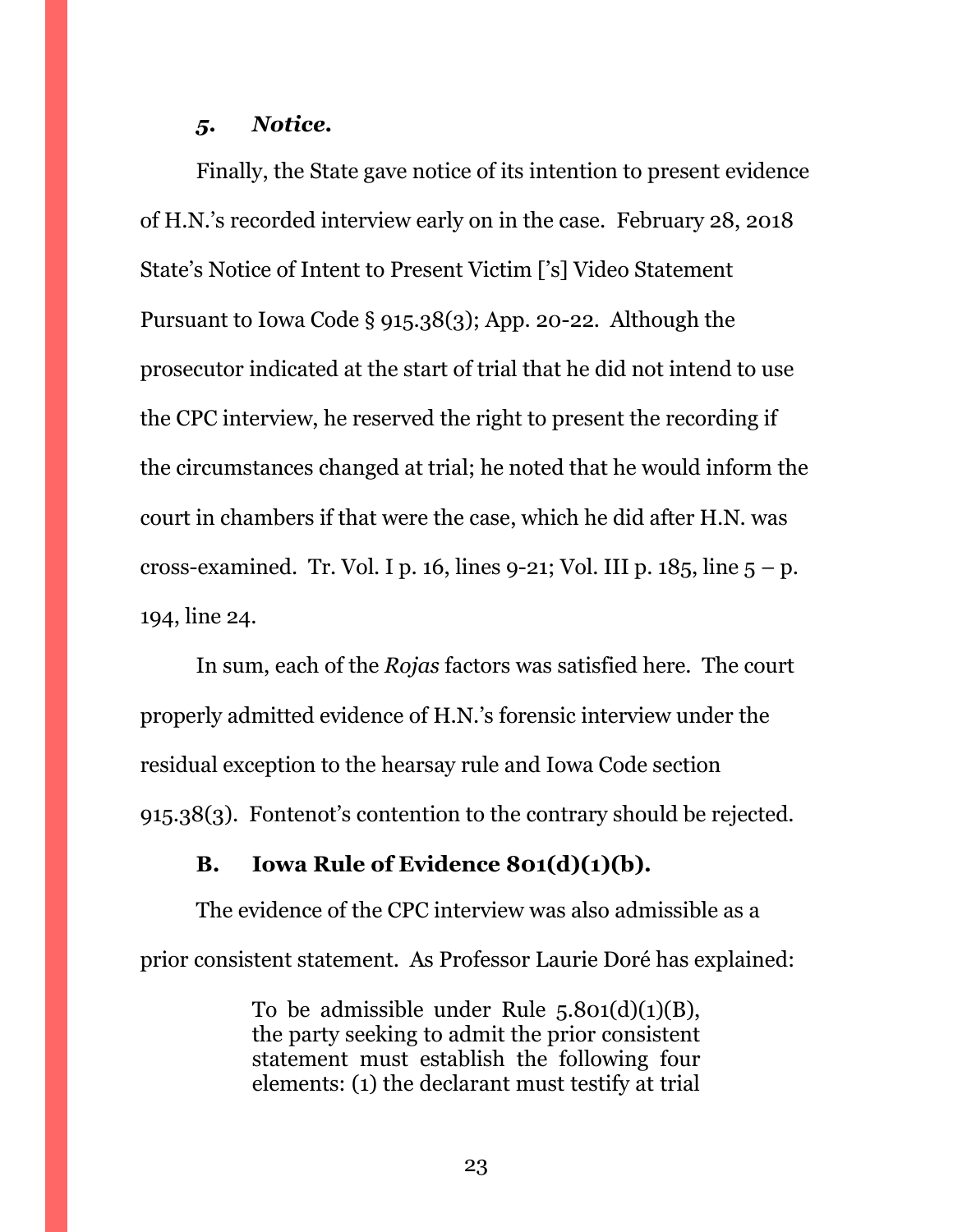and be subject to cross-examination concerning the prior statement; (2) there must be an express or implied charge of recent fabrication or improper influence or motive against the declarant; (3) the prior statement must be consistent with the declarant's challenged in-court testimony; and (4) the prior consistent statement must be made before the alleged motive to fabricate or improper influence arose. Thus, if crossexamination expressly or impliedly suggests that the witness' in-court testimony results from an improper motive or influence or is the product of recent fabrication, an out-of-court statement consistent with the in-court testimony may be admissible on the issue of credibility and as substantive evidence.

Doré, *Evidence* § 5.801:7 (2017) (footnotes omitted); Iowa R. Evid.

801(d)(1)(b); *State v. Johnson*, 539 N.W.2d 160, 164–65 (Iowa 1995)

(adopting framework set out in *Tome v. United States*, 513 U.S. 150,

163–66 (1995) regarding timing of the motive to fabricate).<sup>4</sup>

 $\overline{a}$ <sup>4</sup> Although prior consistent statements under Rule 5.801(d)(1)(b) are deemed to be non-hearsay and are therefore admissible as substantive evidence, the court here admitted the CPC interview "not… for the truth of the matter asserted." Tr. Vol. III p. 194, line 13 – p. 195, line 5; Vol. V p. 4, line  $2 - p$ , 7, line 17 (the trial court and the parties discuss and the defendant objects to Jury Instruction 12, which distinguishes between statements made under oath and statements not made under oath, which may be used "only… as a basis for disregarding all or any part of the witness's testimony"); *See*  Jury Instruction 12; App. ––. Although this instruction incorrectly prohibited the jury's consideration of the CPC interview as substantive evidence, the error inured to the defendant's benefit. Further, as a concession to the defendant, the court also admitted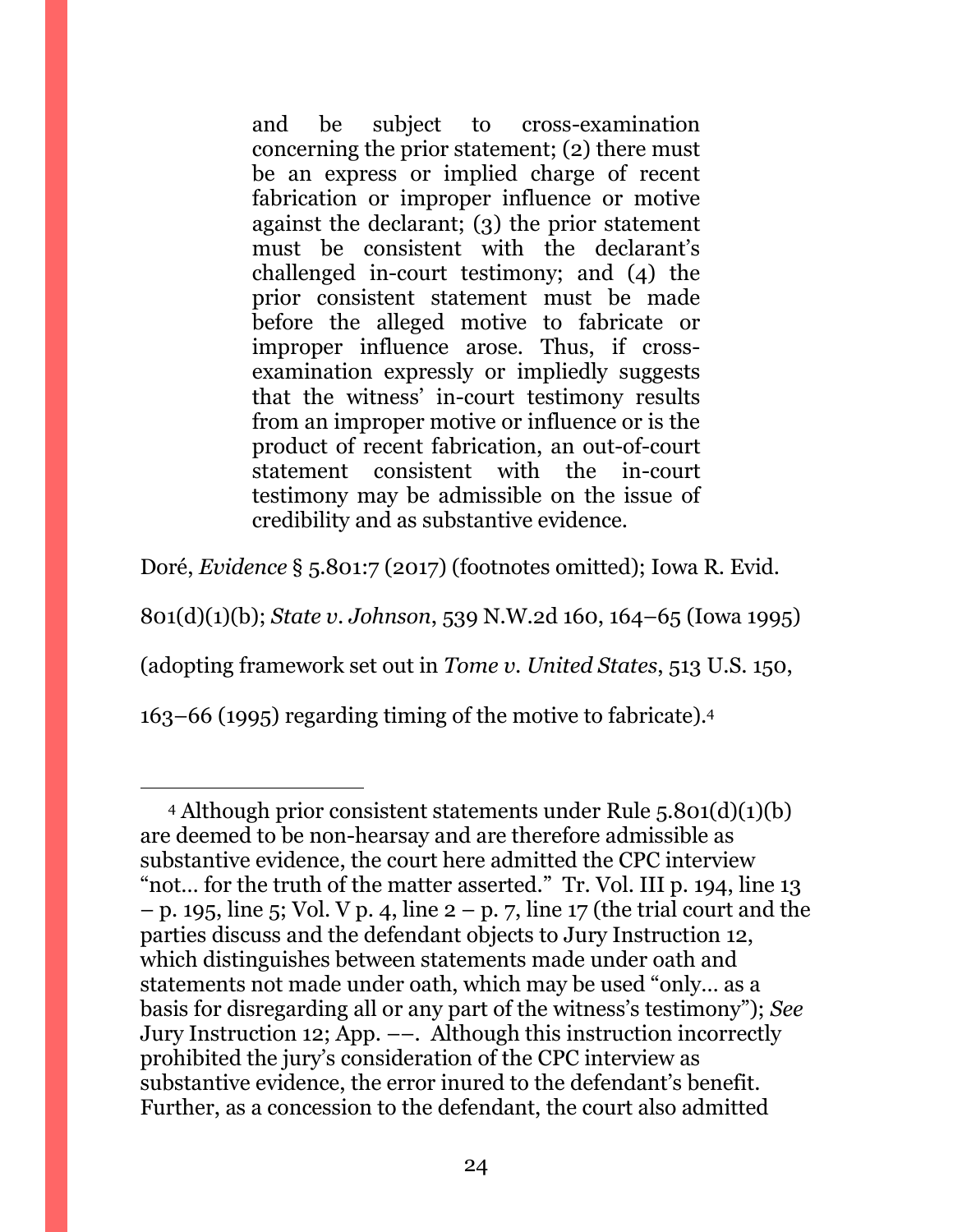In this case, when defense counsel cross-examined H.N., he challenged her credibility by questioning her about her forensic interview and her deposition testimony. For instance, counsel pointed out that H.N. "never mentioned this camping trip story" during her CPC interview with Rachel Haskin, and counsel discussed H.N.'s prior statements in detail. Tr. Vol. II p.  $143$ , line  $18 - p$ .  $155$ , line 25. He challenged the concept that her memory was "getting better" over time and wondered aloud whether she was just guessing when she said that she thought she told the forensic interviewer about the camping trip. Tr. Vol. II p.  $148$ , line  $11 - p$ .  $149$ , line 4. Counsel continued with this theme during his closing argument:

> Her allegations are inconsistent about the times that she brought up. Again, with the idea of the camping and whether her breasts were touched. She brought up some story about a recliner here that she never mentioned in the CPC interview or in her deposition.

> The most important thing I'd like to point out about [H.N.]'s testimony is you can say, you can say that she's a child, and she is. And you can say it would be natural for a child to forget things or be uncomfortable or be uncertain, but why does her memory get better over time? She goes from talking about certain incidents on the CPC tape, that she doesn't mention here in

 $\overline{a}$ 

H.N.'s deposition. Tr. Vol. III p. 188, line 15 – p. 194, line 24; Vol. IV p. 23, line  $7 - p$ . 24, line 11 (H.N.'s deposition read into the record).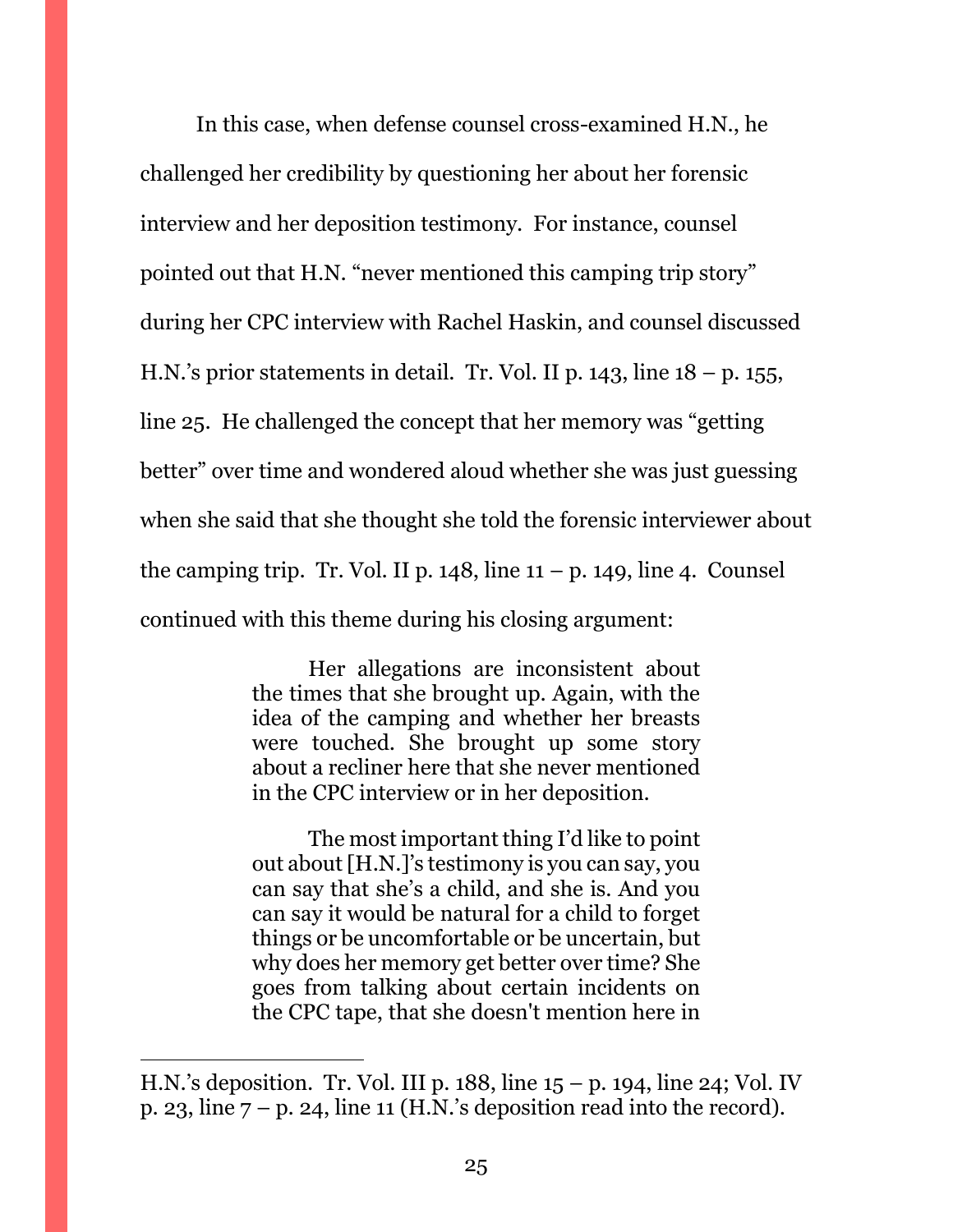court, to not being sure about anything in her deposition, to then coming here ten months after that and being sure about everything. How come she got better -- how come her memory got better?

Tr. Vol. V p. 33, line  $19 - p$ . 34, line 8.

The criteria of Rule 5.801(d)(1)(b) were satisfied here. The timing of the express or implied recent fabrication allegation comports with the requirements of the rule. In *State v. Johnson*, the Iowa Supreme Court overruled *State v. Gardner*, 490 N.W.2d 838, 840-42 (Iowa 1992), and concluded that a statement is admissible as a prior consistent statement only if it was made "before the alleged recent fabrication, improper influence or motive to fabricate arose." *Johnson,* 539 N.W.2d at 165; *United States v. Beaulieu*, 194 F.3d 918, 920 (8th Cir. 1999) (statements by sex abuse victim made to her mother, friend, nurse and psychologist were not admissible as prior consistent statements because "defense counsel simply argued S.L. had made up the story from the start").

Fontenot contends that his case is indistinguishable from *Johnson*. Defendant's Brief, p. 17. In *Johnson*, however, the motive to fabricate arose at the inception of the allegations. The thirteenyear-old victim was having difficulty getting along with Johnson – her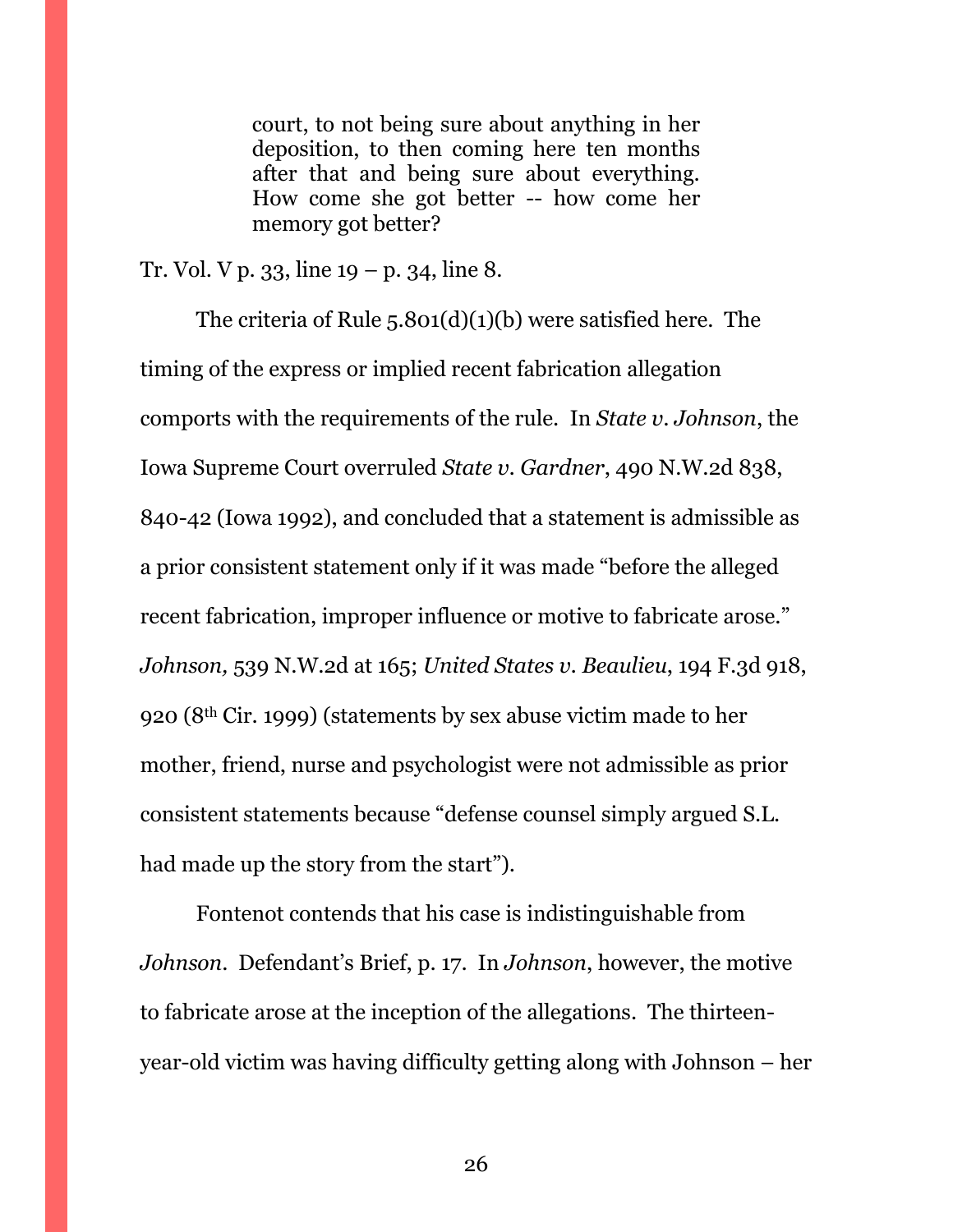adoptive father – and her mother, both of whom disapproved of the victim's boyfriend. *Johnson*, 539 N.W.2d at 161. Because the victim's mother had sent her to live with Johnson and Johnson was considering sending his daughter away to the Masonic Children's Home in Illinois, his theory of defense was that she concocted false sexual allegations against him to win freedom from her strict and disapproving parents. *Id.*

Here, in contrast, the defense sought to impeach the victim by suggesting that she was adding allegations or *changing* her story, starting from the initial disclosure to the forensic interview to the deposition, and culminating in her trial testimony. The defendant's suggestions that the victim's memory was getting better and better by the time of trial is a different theory of defense than Johnson's, and it puts her recorded statements squarely in the category of prior consistent statements admitted to rebut an express or implied charge of recent fabrication. The charge of fabrication in this case was that the victim was lying at trial, and her earlier CPC statements were admissible to establish that she made the same allegations in substance from the outset. The CPC interview was properly admitted.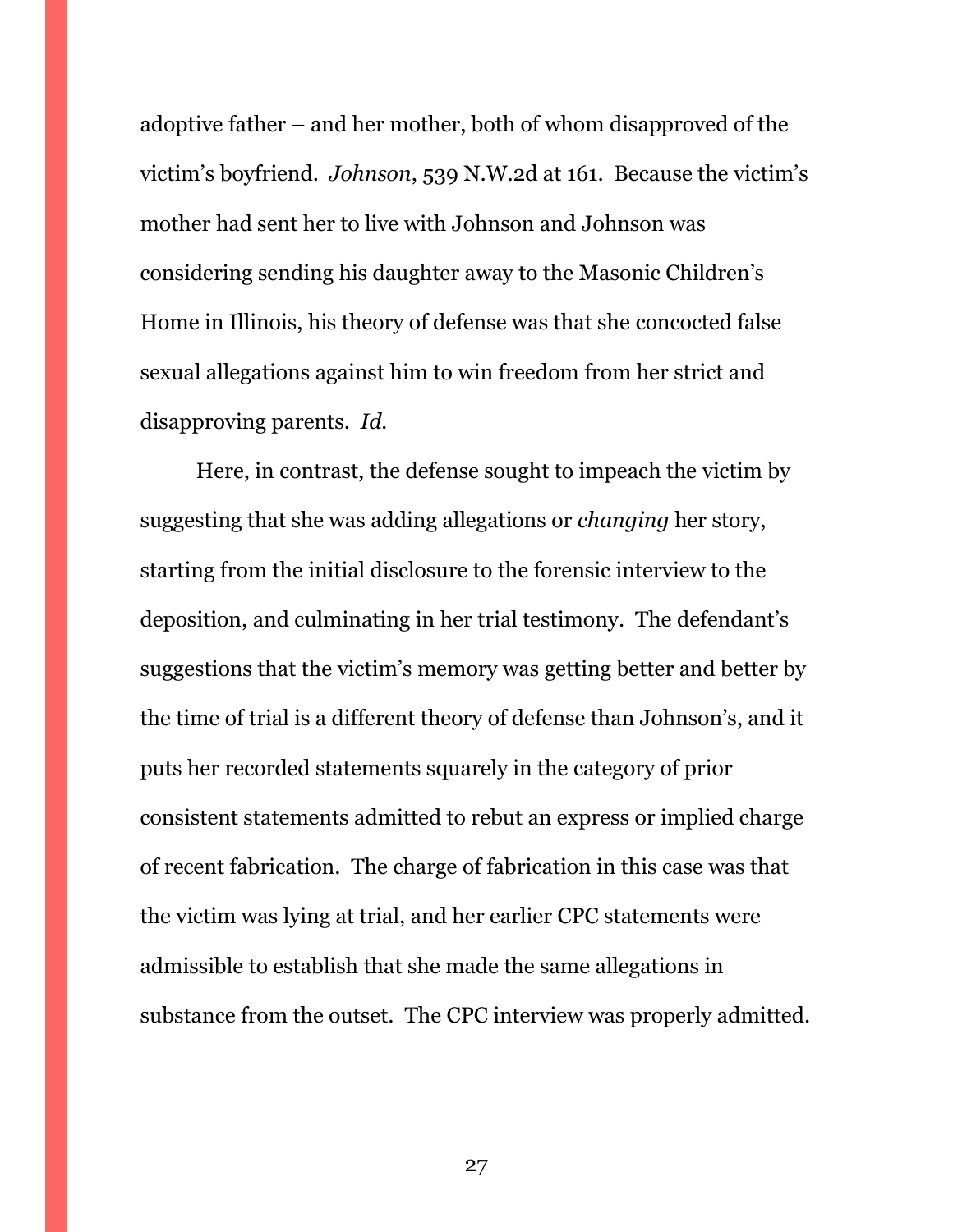#### **C. Harmless Error.**

<span id="page-27-0"></span>Although the State maintains that evidence of the forensic interview in this case was necessary and properly admitted, it alternatively argues that if this court disagrees, it should find the admission of the recorded CPC interview harmless. "This court has a long history of not reversing [convictions] on the ground of technical defects in procedure unless it appears in some way they have prejudiced the complaining party." *State v. Negrete*, 486 N.W.2d 297, 299 (Iowa 1992) (internal citation omitted). The State can establish harmless error by showing that the rights of the complaining party have not been so injuriously affected that a miscarriage of justice occurred. *State v. Traywick*, 468 N.W.2d 452, 454-55 (Iowa 1991). Courts "consider a variety of circumstances in determining the existence of harmless error, including the existence of overwhelming evidence of guilt." *State v. Parker*, 747 N.W.2d 196, 209 (Iowa 2008). Here, the allegations that H.N. made during her CPC interview, while more specific, were largely consistent with her trial testimony. Given her credible testimony at trial, it is unlikely that the jurors would have reached a different conclusion had they not heard the CPC interview. *See Pantaleon*, *id.* at \*2 ("Finally, even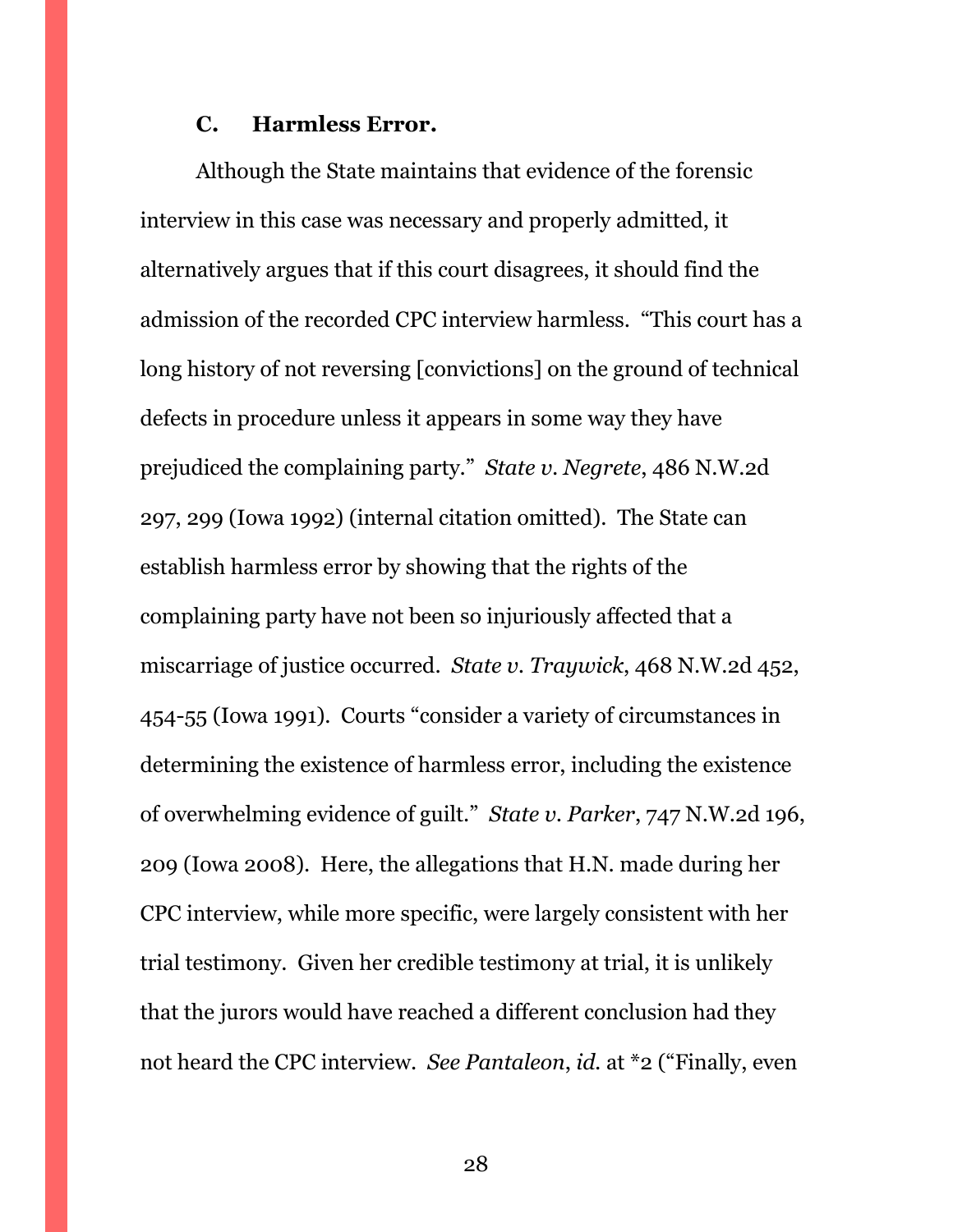if the [CPC] video evidence was unnecessary, the evidence was merely cumulative and therefore not prejudicial."). If the court finds that the evidence was unnecessary or otherwise inadmissible, it should also conclude its admission was harmless. Fontenot's convictions for indecent contact with a child should be affirmed.

### **CONCLUSION**

<span id="page-28-0"></span>For the reasons discussed above, the State respectfully requests that the court affirm Timothy Michael Fontenot's convictions for two counts of indecent contact with a child.

## **REQUEST FOR NONORAL SUBMISSION**

<span id="page-28-1"></span>The defendant has requested nonoral submission. The State agrees that the issues presented are fully addressed in the briefs and can be decided without further elaboration. In the event that the court grants the defendant argument, however, the State asks to be heard as well.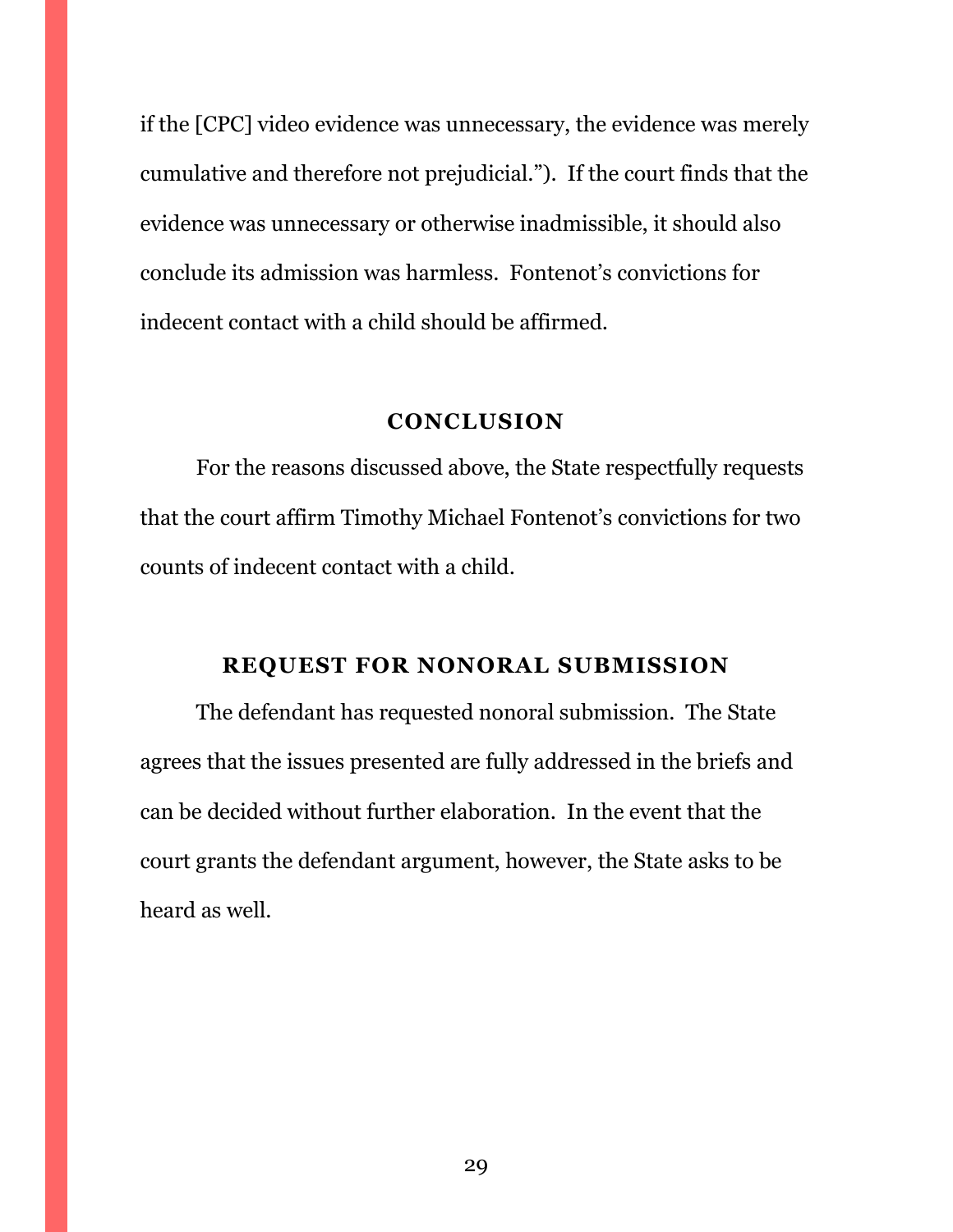Respectfully submitted,

THOMAS J. MILLER Attorney General of Iowa

 $\frac{\ }{\sqrt{2}}$ 

**SHERYL SOICH** Assistant Attorney General Hoover State Office Bldg., 2nd Fl. Des Moines, Iowa 50319 (515) 281-5976 [sherri.soich@ag.iowa.gov](mailto:sherri.soich@ag.iowa.gov)